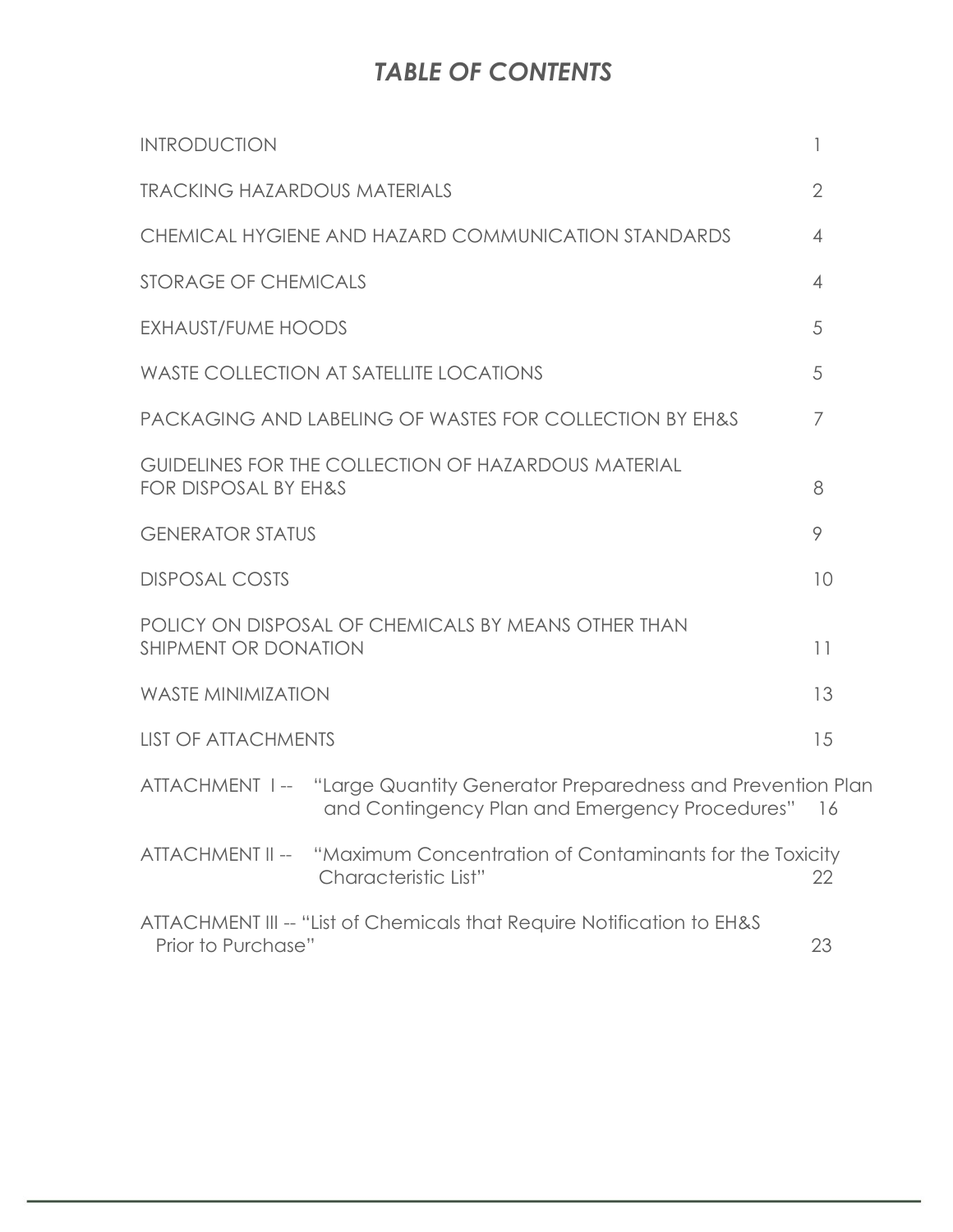## **INTRODUCTION**

This plan was drafted based on the following assumptions:

- 1. State and federal law governs the handling and disposal of hazardous materials; Montana Tech must comply with these regulations.
- 2. Funds and manpower to deal with disposal of hazardous materials are limited.
- 3. Montana Tech needs to find the most cost-effective strategy to create a system that encourages research and academics while at the same time ensures that hazardous materials are handled safely and disposed of in accordance with the regulations.
- 4. Other laws, such as worker and community right-to-know legislation, should be addressed as an integral part of the hazardous materials management plan because the safe handling and use of hazardous materials requires the complete knowledge of these materials.
- 5. The plan will be reviewed and updated annually to reflect changes in local, state and federal laws.
- 6. While the Montana Tech Office of Environmental, Health and Safety will have primary responsibility for overseeing this plan; successful implementation of the plan rests largely with campus departments, laboratories, shops and their employees.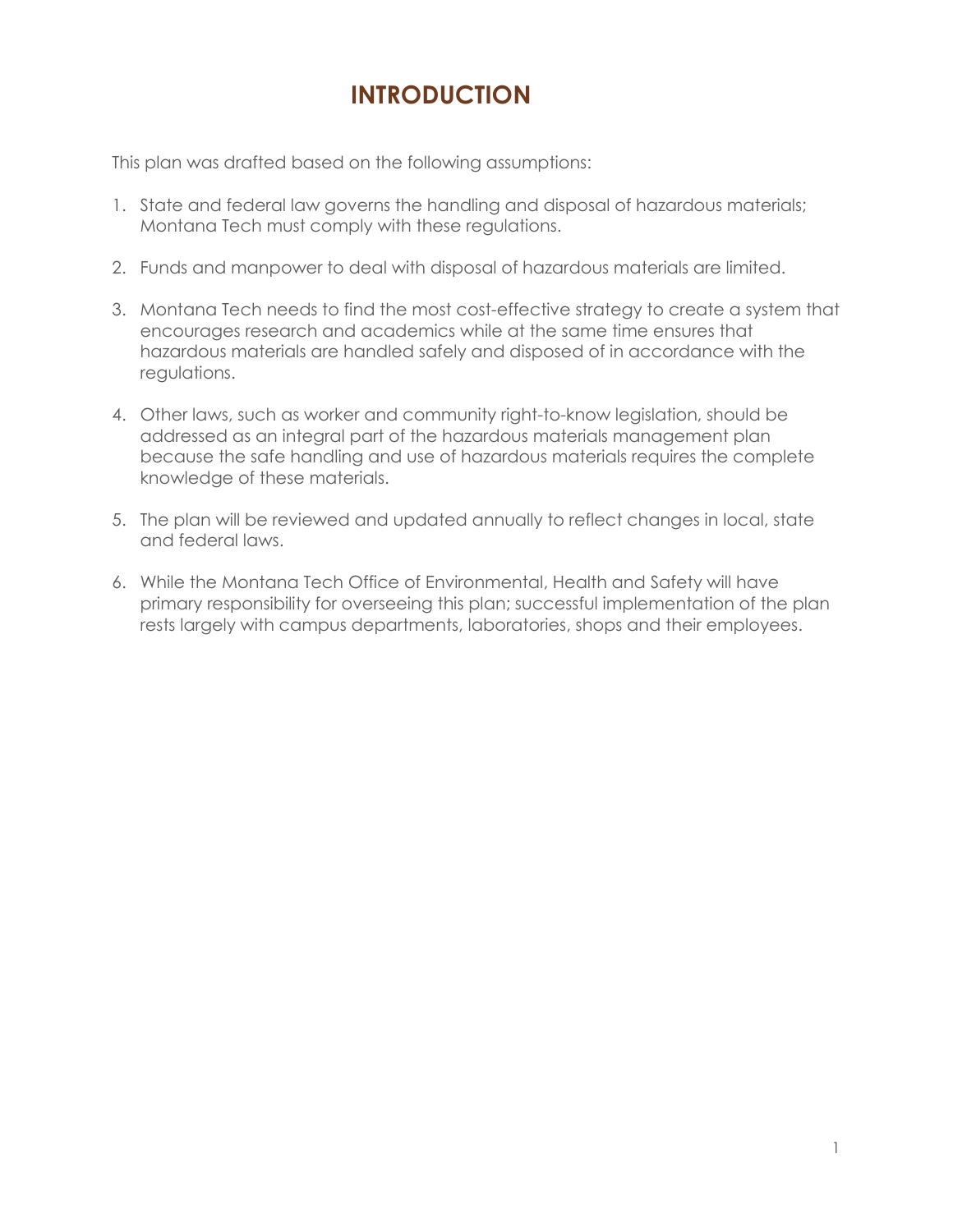## **TRACKING HAZARDOUS MATERIALS**

Title III of the Superfund Amendments and Re-authorization Act (SARA) of 1986, also known as the Emergency Planning and Community Right-to-Know Act (EPCRA), requires any facility that stores any Extremely Hazardous Substance in a quantity that exceeds the threshold planning quantity (TPQ) to appoint an emergency coordinator and notify the State Emergency Response Commission (SERC) that they are subject to the provisions of this law. There are over 1,100 chemicals on the CERCLA/SARA List - some have TPQ's as low as 10 pounds. EPCRA requires each affected facility to keep an up to date inventory of all chemicals stored on site and to make it available to the Local Emergency Planning Committee (LEPC) and the local fire department. Spills or releases of hazardous substances in excess of the reportable quantity (RQ) must be reported to the appropriate authorities. Some RQ's are as low as one pound.

OSHA's Hazard Communication Standard/Globally Harmonized System for Classification and Labeling of Chemicals, also known as the "worker right-to-know" standard, requires each employer to provide information to employees regarding chemical hazards in the workplace and to keep an inventory of chemicals in each work place. This information is provided by labels and safety data sheets (SDSs) and is conveyed to the employee through proper training.

In order to stay in compliance with these regulations, Montana Tech must maintain an inventory of all chemicals and hazardous substances stored and used on campus. The Office of Environmental, Health and Safety (EH&S) will maintain a computer inventory of all chemicals on campus. A software package, the Vertere Inventory Management (VIMS) system, currently holds an inventory of most chemicals stored on campus. This inventory must be kept up to date; therefore, individuals purchasing or acquiring chemicals for use on campus must **notify EH&S or the designated person in their department (the chemical acquisition manager or CAM) prior to ordering or bringing on campus any new chemicals or hazardous materials**. This procedure will:

- allow EH&S or the designated departmental person to check the VIMS inventory to see if the chemical is already in stock at another location on campus in order to eliminate duplicate purchases and encourage the cost effective sharing of chemicals. (Some individuals may choose not to share, and they will not be forced to do so. However, it is in the best interest of this institution to minimize the amount of hazardous materials on site.)
- promote cost savings by purchasing common chemicals in bulk quantities for the entire campus;
- provide chemical users and purchasing agents with shared information on the cost, quality, and availability of products supplied by various vendors;
- allow EH&S to track each chemical brought on campus and assure compliance with the SARA annual reporting requirements;
- permit EH&S or the CAM to make certain that an SDS for each newly purchased or acquired chemical is received and made available to employees, thus assuring compliance with the Hazard Communication Standard;
- allow EH&S to provide emergency responders with reliable information during a spill or release episode and ensure accurate release reporting to the proper authorities;
- hold each chemical purchaser/user accountable for the proper use, storage, and disposal of chemicals;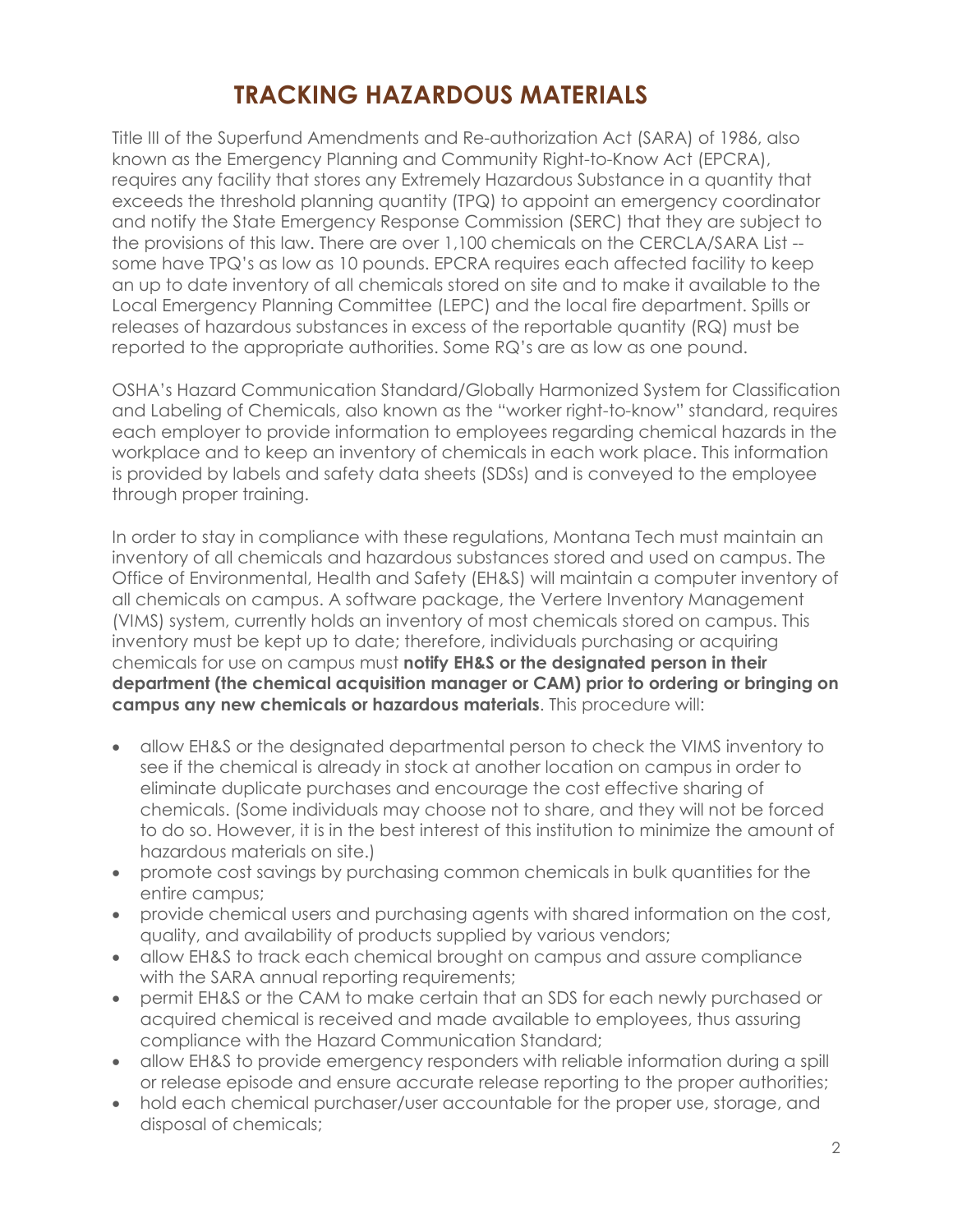- minimize the generation of waste and unknowns; and
- prompt chemical users to properly dispose of wastes through EH&S.

The Chemical Acquisition Manager will be notified when a chemical or hazardous material is needed and will check to see if the chemical is available on campus. The CAM will also check to see if the chemical is on the "P-List" or "acute hazardous waste" list. If the chemical appears on the list, an attempt should be made to find a less hazardous substitute. When the chemical arrives on campus, the CAM will place a Montana Tech bar code label on the chemical container(s), and all relevant information (chemical name, quantity, owner, location, etc.) will be logged into the campus VIMS system. The CAM will ensure that a Safety Data Sheet is placed in the SDS book for the receiving department or lab.

The SDS should provide complete information on the product including the necessary safe handling procedures. The SDS will also provide valuable information for determining the proper waste category of any unused chemical. Montana Tech must ensure that SDSs are available for each material on campus. Each employee must be trained in hazard communications and have access to a list of chemicals used in their work area and an SDS for each chemical on this list. This practice is a direct link with OSHA's worker right-to-know requirements and is a good waste management practice.

When a chemical container is empty, the user will notify the CAM of the bar code number on the container, and the container will be logged as consumed on the VIMS system. Identification of an abandoned chemical will be simplified by tracing the bar code number. Likewise, if the chemical user declares the chemical as a waste, the container and its contents will be tracked by the bar code number. EH&S will then properly redistribute, recycle, neutralize or dispose of any unused chemicals.

An annual inventory is conducted for each department using bar code numbers on each container. The computerized inventory is updated, and the new list is provided to the LEPC and the local fire department as required by EPCRA.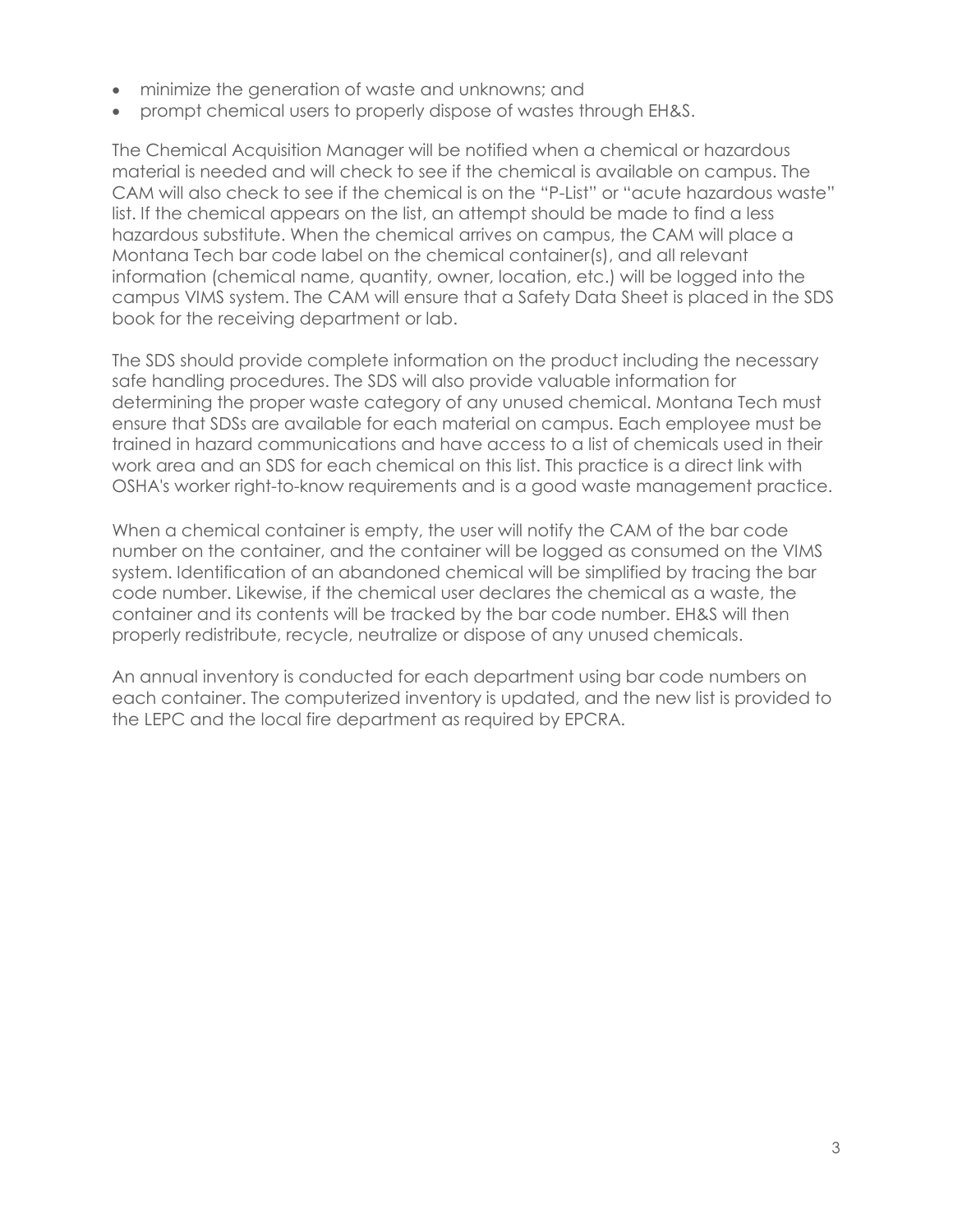## **CHEMICAL HYGIENE AND HAZARD COMMUNICATION STANDARDS**

Under the Occupational Safety and Health Administration's (OSHA's) Occupational Exposure to Hazardous Chemicals in Laboratories Standard (29 CFR 1910.1450), a Chemical Hygiene Plan (CHP) is in place in all labs on campus. The CHP is the heart of the standard that covers most industrial, clinical and academic labs. Each laboratory must comply with the standard if it uses containers small enough for one person to handle and doesn't produce large amounts of chemical substances for commercial use. The standard also applies to labs that use a variety of chemical procedures or a variety of hazardous chemicals in relatively small amounts, but does not produce chemicals for consumers.

The Montana Tech Chemical Hygiene Plan includes written steps that outline how employees will be protected from overexposure to hazardous chemicals. The Environmental Health and Safety Director is designated as the chemical hygiene officer (CHO). The CHO must ensure the plan is adequate and that everyone understands and follows it. Training is the key element, and employees must understand which chemicals are dangerous, how chemicals affect them, how much and what kind of exposure is harmful, how to protect themselves from overexposure, what to do if they are overexposed, decontamination procedures, the correct way to dispose of hazardous chemicals, use and maintenance of fume hoods and other protective equipment, and which operations require prior approval.

In addition to training, the CHP includes a provision for medical attention for employees whenever:

- 1. an event takes place such as a leak, a spill or an explosion that might overexpose employees to a hazardous chemical;
- 2. an employee shows symptoms of overexposure to a hazardous chemical; or
- 3. tests indicate a dangerous level of a hazardous chemical in the laboratory atmosphere.

Training must be provided BEFORE a new employee starts working with hazardous materials, and whenever a new chemical is introduced into the lab. Training must be documented, and records of this training must be kept. The Office of Environmental, Health and Safety will maintain the training records for each individual department. In addition to training and recordkeeping for employees, all safety equipment, including fume hoods, safety showers and eyewash stations, must be inspected and tested every 6 months with each inspection documented. This requirement is designed to avert situations such as an employee pulling the chain on an emergency shower and breaking off the handle because it hasn't been used or tested in years.

### **STORAGE OF CHEMICALS**

Chemicals, particularly acids, should not be stored under sinks because these chemicals cause rapid deterioration of cabinets and piping under the sink. The purchase of acid storage cabinets or plastic tubs with tight-fitting lids to segregate acids from bases is recommended. In areas where flammable materials are stored,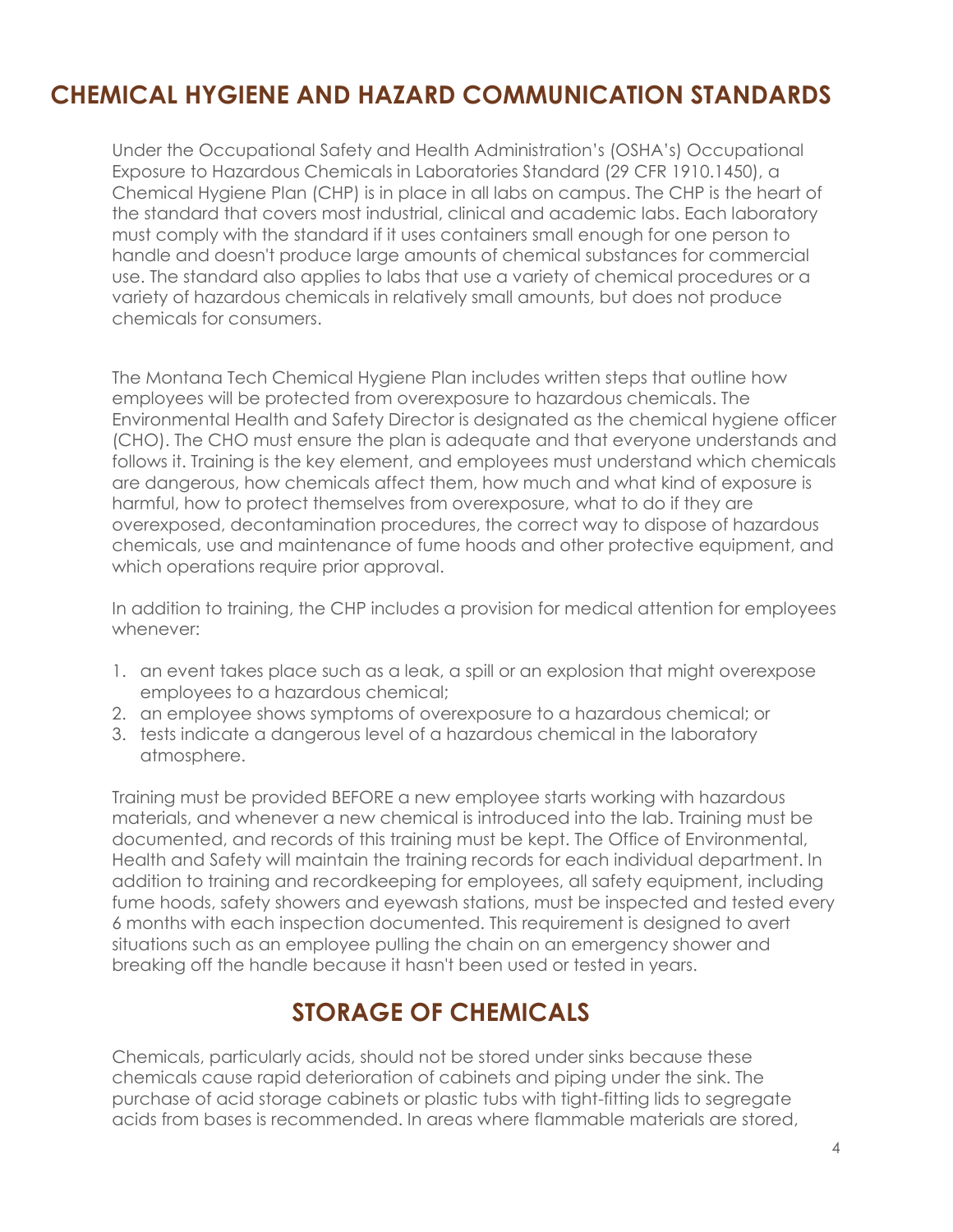NFPA (National Fire Protection Association) approved flammable storage cabinets should be installed and used. As a general rule, chemical storage inside a fume hood should be limited.

## **EXHAUST/FUME HOODS**

Exhaust hoods are to be routinely inspected at least once every six months by lab personnel or EH&S and maintained by Physical Facilities as needed. Each department is responsible for maintaining a log of what chemicals are used in a given fume hood. Each time a new or different chemical is used in a fume hood, the chemical must be listed on the log. The information should include the person's name and chemical(s) they are using. If a chemical already appears on the log, it does not have to be entered again unless a different person is using it.

Maintenance personnel must be informed about potential hazards they may face. Based on information in the logs, if the potential for exposure to hazardous conditions is high, the department will be responsible for funding an outside contractor to perform maintenance on the hood. When a maintenance request is sent to Physical Facilities, all chemicals and apparatus will be removed from the hood area to ensure that maintenance workers have a safe work environment. If any special precautions or personal protective equipment are necessary due to the nature of chemicals or other residue inside the hood, the Office of Environmental, Health and Safety should be notified for confirmation of safe work practices and to supply the necessary PPE and/or environmental monitoring. When a lab director identifies the need to replace an aging hood, that department is responsible for budgeting for this capital expense.

## **WASTE COLLECTION AT SATELLITE LOCATIONS**

Large generators and small generators of hazardous waste may accumulate up to 55 gallons of hazardous waste or one quart of acutely hazardous waste (p-listed) [found at 40 CFR 261.33(e)] in containers at or near any point of generation without a permit and without being subject to the time and waste quantity limits or the accumulation requirements of 40 CFR 262.34 of this rule, provided the generator complies with the following from 40 CFR 265.

- 171. If a container holding hazardous waste is not in good condition, or if it begins to leak, the owner must transfer the hazardous waste to a container in good condition.
- 172. The owner must use a container made of or lined with materials that will not react with, and are otherwise compatible with, the hazardous waste to be stored.
- 173. A container holding hazardous waste must always be closed during storage, except when it is necessary to add or remove waste. The container must not be opened, handled, or stored in a manner that may rupture the container or cause it to leak.

The owner must mark the containers either with the words "HAZARDOUS WASTE" or "ACUTELY HAZARDOUS WASTE", as applicable, or with other words that identify the contents of the containers.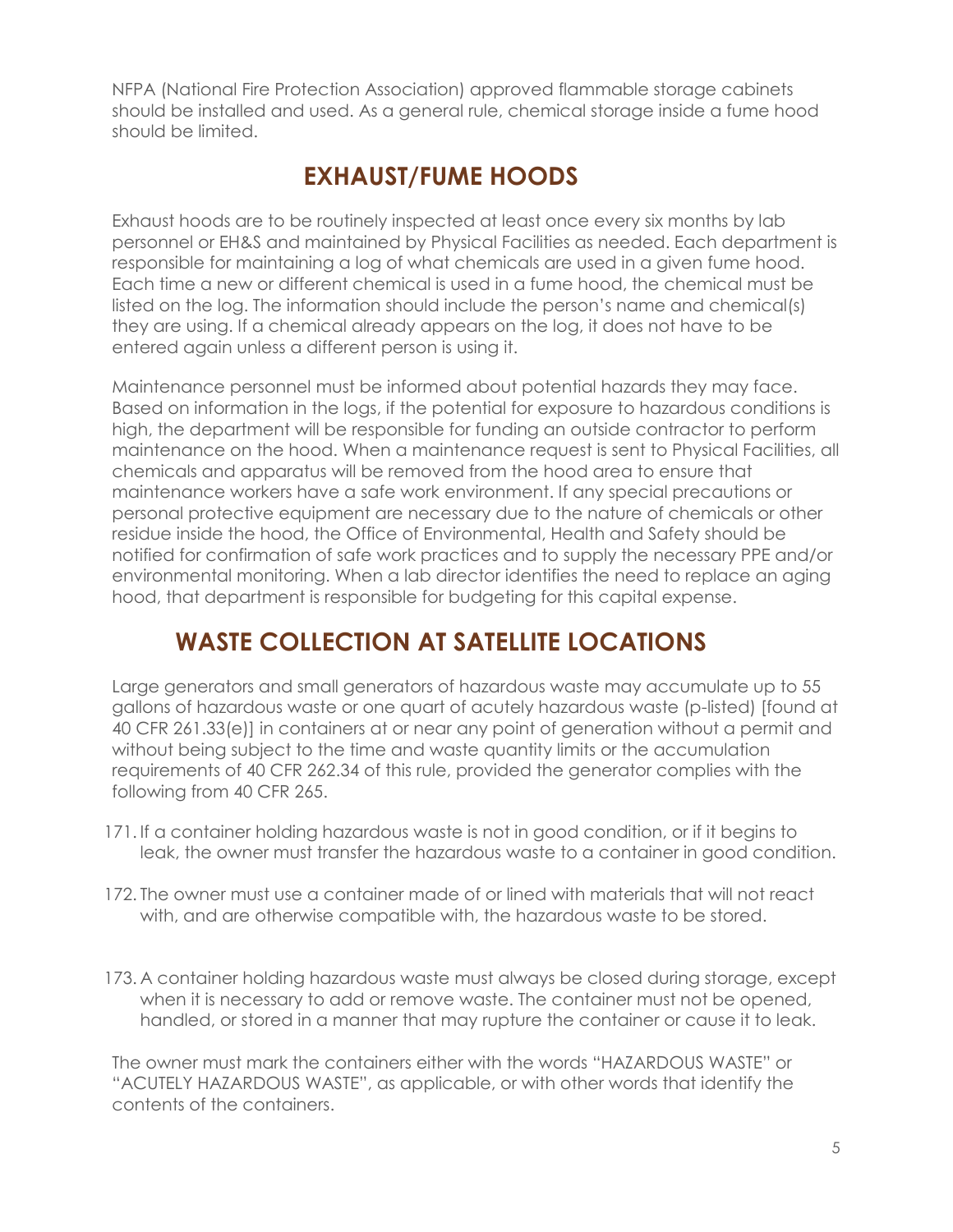EH&S must prepare and maintain a log book or similar documentation, which lists the hazardous wastes it has generated for each calendar month by date, EPA hazardous waste number and quantity. The log must be current and contain monthly data for at least 11 consecutive calendar months, if appropriate. The log must also note which of the listed wastes have been removed from accumulation for either on-site or off-site treatment, storage, or disposal.

The intent of this rule is to ensure that Montana Tech handles its wastes appropriately based on the volume produced in any one month. Tech generally does not exceed the normal hazardous waste limits for a small quantity generator, but has exceeded the limit of one kilogram of acutely hazardous waste in a given month, which then puts Montana Tech into the large quantity generator status.

Each lab is required to log the volume and concentration of each addition of chemical waste to a waste container. Containers of wastes that are not hazardous by law should be labeled simply "waste" followed by the chemical name or chemical class. This procedure is intended to ensure that all containers in the lab have their contents properly and clearly labeled. Hazardous wastes must be clearly labeled as such. The more information available as to the contents of hazardous waste containers, the better. Wastes should be segregated whenever possible. For guidelines on waste segregation, see the following section.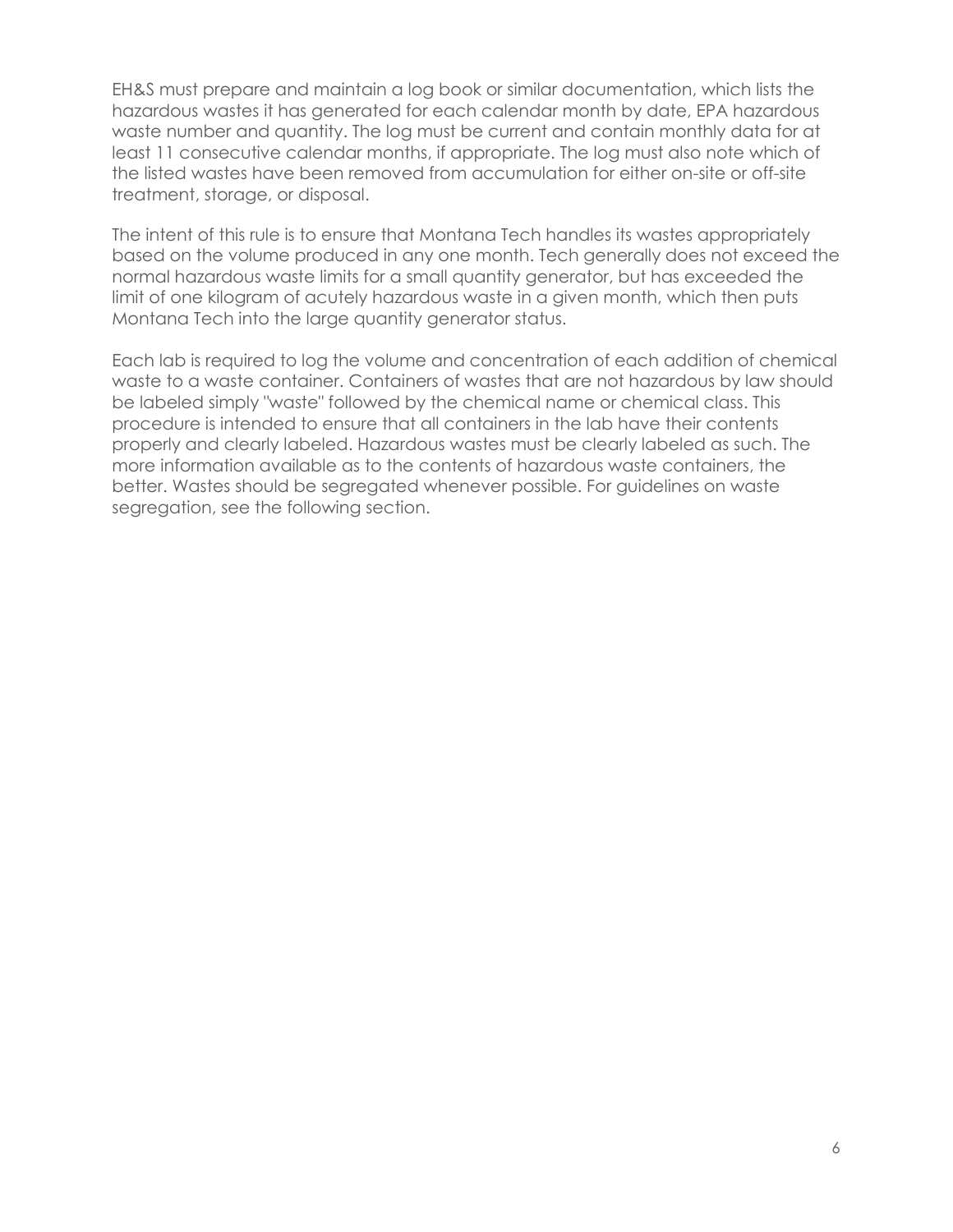## **PACKAGING AND LABELING OF WASTES FOR COLLECTION BY EH&S**

Labeling is required of **all** chemical containers except when chemicals are transferred to portable containers by employees for their immediate use. The chemicals in the portable containers must be used up during the day or before the employee leaves the lab.

The following requirements are to ensure compliance with the law, minimize the generation of unknowns, and reduce the costs for analysis and final disposal of wastes:

- 1. Waste containers must be labeled clearly with the words "HAZARDOUS WASTE" or "ACUTE HAZARDOUS WASTE" as appropriate, or the substance name with the word "waste" (such as: "waste toluene"). IN ALL CASES, LABEL THE CONTENTS OF THE CONTAINER WITH THE CHEMICAL NAME OR MIXTURE AND ANY CONTAMINANTS.
- 2. Contents of each waste container must be known and listed on the label, including the concentration of each chemical/contaminant. This information is paramount for a waste containing any of the toxic contaminants listed in Table 1 of 40 CFR 261.24, "Maximum Concentration of Contaminants for the Toxicity Characteristic." Table 1 is shown on page 21. If the concentration of a toxic contaminant in the waste exceeds the "Regulatory Level" (in mg/l) listed in this table, then the waste is a hazardous waste. The characteristic of toxicity is determined using the "Toxicity Characteristic Leaching Procedure" (TCLP) method. The TCLP test reflects only the leachable quantity of the contaminant. The total amount of contaminant in the waste should also be listed.
- 3. Always use a sturdy receptacle to contain your waste. If possible, keep wastes in their original container. Plastic milk jugs and soda bottles or containers without lids are not acceptable. EH&S will try to provide an appropriate waste container if you don't have one. Containers that will not react with the contents should always be used (i.e., don't put acids in metal cans). Optimize the container size with the amount of waste (i.e., don't place 20 g or 20 ml of waste in a 2.5 liter bottle).
- 4. Leave two inches of head space in liquid containers. Do not fill bottles to the top.
- 5. Segregate SOLOVENT wastes into three separate containers:
	- a. Halogenated (i.e. chloroform).
	- b. Water miscible, non-halogenated (i.e. acetone, alcohols)
	- c. Non-water miscible, non-halogenated (i.e. hexane)
- 6. Do not mix inorganic wastes with organic wastes
- 7. Do not mix heavy-metal wastes with organic wastes
- 8. **NEVER** mix mercury compounds with ANY other wastes.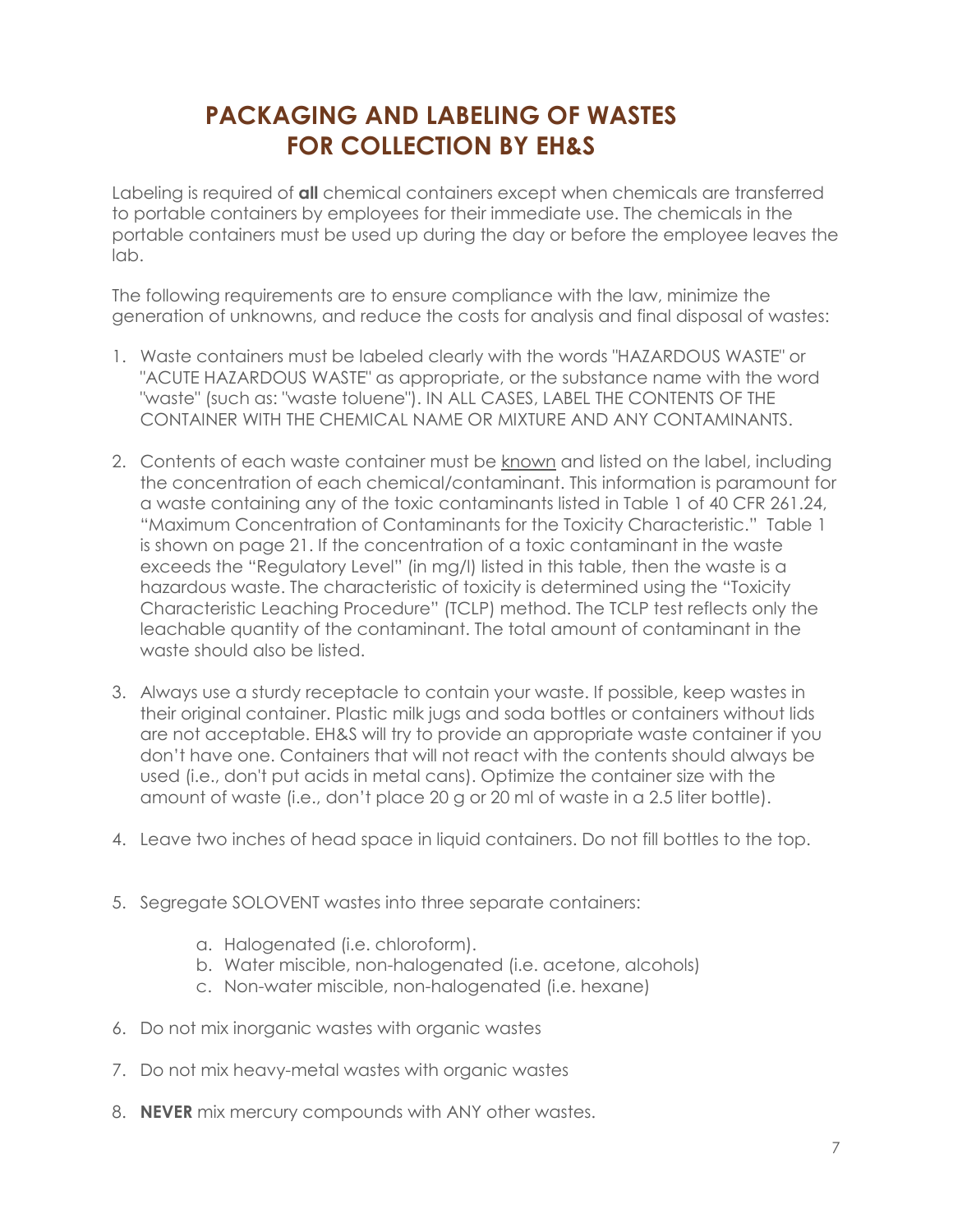- 9. Segregate acid waste from base waste unless you are neutralizing the material. Do not mix either acids or bases with solvents.
- 10. Do not accept wastes from outside parties for disposal through Montana Tech.
- 11. All containers of hazardous waste must be dated on the day that EH&S is notified of the requests for the pickup. This date will be the accumulation start time. Hazardous wastes in excess of 55 gallons or acutely hazardous wastes in excess of one kilogram from satellite accumulation sites must be dated and transported to the EH&S Hazardous Waste Storage Area within three days from the time the material is generated.

### **GUIDELINES FOR THE COLLECTION OF HAZARDOUS MATERIALS FOR DISPOSAL BY EH&S**

Telephone or email the Office of Environmental, Health and Safety (496-4463; mcameron@mtech.edu) to arrange for the collection of hazardous waste or of chemicals that are no longer wanted. Be prepared to give your name, phone number, department, and the type, quantity and location of the waste(s). EH&S will collect wastes on campus as soon as possible after notification.

A meeting will be arranged to help you sort useful materials from waste materials, if needed. Materials that may be useful to someone else on campus will go to the chemical storage area. Chemicals having no use will be declared wastes. All wastes must be listed on a "Montana Tech Hazardous Materials Manifest" form. Information entered on the manifest will include:

- 1. The manifest number (assigned by EH&S);
- 2. The item number;
- 3. Complete description of waste or chemical name;
- 4. Estimated concentration of each contaminant if known (i.e., chromium, 10 PPM);
- 5. Estimated volume or weight of waste (in mL, liters, or g, kg);
- 6. Size and type of container (i.e. 2.5 liter glass bottle);
- 7. The EPA hazard waste number(s) (assigned by EHS);
- 8. The cabinet number in which the container is stored in the hazardous waste storage room; (completed by EH&S)
- 9. The accumulation start date; and
- 10. The shipping date.

EH&S can assist you with completing the manifest and making out the labels. Waste containers will be placed in a plastic bucket or tub for transport to the storage area. Whenever possible, transport will take place when classes are out and weather conditions are favorable. Special arrangements will be made for large or heavy loads of waste. All containers will be labeled with a "Montana Tech Hazardous Waste Label" either before or after they are moved to the hazardous waste storage area.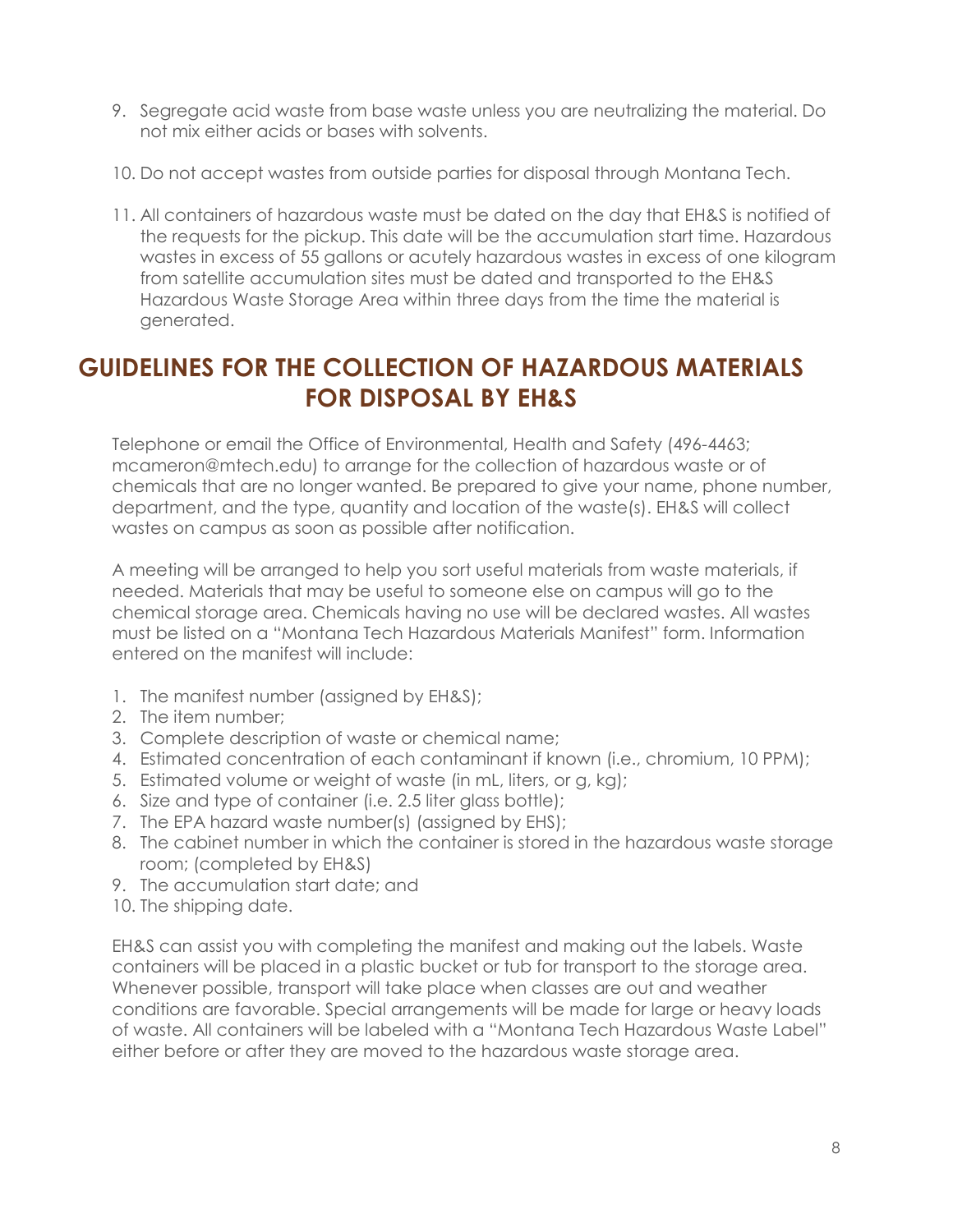Upon arrival at the storage facility, wastes will be logged into the waste inventory to comply with the time and quantity accumulation limits. Hazardous waste in solid form will be separated for lab packs, and liquids will be either poured into drums for bulk shipment or separated into lab packs. The Hazardous Waste Storage Area is located in Room 03 in the basement of the Chemistry/Biology Building.

### **GENERATOR STATUS**

A "*large generator*" is one who generates:

- greater than 1 kilogram (2.2 pounds) of acute hazardous waste;
- greater than 100 kilograms (220 pounds) of any residue, contaminated soil, waste or other debris resulting from a discharge into or on any land or water of acute hazardous waste; or
- greater than 1000 kilograms (2200 pounds) of hazardous waste in any calendar month.

A "**small generator**" is one who generates between 100 kilograms (220 pounds) and 1,000 kilograms (2,200 pounds) of hazardous waste in any calendar month. A small generator cannot exceed 1 kilogram (2.2 pounds) of acute hazardous waste.

A "*conditionally exempt small quantity generator*" or "conditionally exempt generator" is one who generates no more than 100 kilograms (220 pounds) of hazardous waste in a calendar month. If a conditionally exempt small quantity generator accumulates more than 1000 kilograms (2,200 pounds) of hazardous waste at any time, all of those wastes are subject to regulation as if they were generated and accumulated by a small generator.

Large generators may accumulate hazardous waste on-site for up to 90 days without a permit, regardless of the quantity of hazardous waste accumulated. For a generator who is classified as a large generator by virtue of their accumulation of acute hazardous waste, the 90 day period for accumulation of the acute hazardous waste begins at any time when these accumulated wastes meet the applicable limits described above.

If the total amount of hazardous waste accumulated on-site does not exceed 6,000 kilograms (13,200 pounds), small generators may accumulate hazardous waste for up to 180 days. However, if the waste must be transported a distance of greater than 200 miles to a designated facility, waste can be accumulated up to 270 days without a permit.

Since the nearest designated facility is greater than 200 miles from Butte, Montana, Montana Tech may store their hazardous waste for up to 270 days without a permit as long as the accumulation limits for a small quantity generator are not exceeded.

Contract waste vendors charge a "trip fee" each time Montana Tech ships hazardous waste. They also charge by the lab pack drum, regardless of the number of containers within each drum. Therefore, Montana Tech should attempt to operate as a "conditionally exempt small quantity generator" or a "small quantity generator" and accumulate wastes up to 270 days to limit trip fees.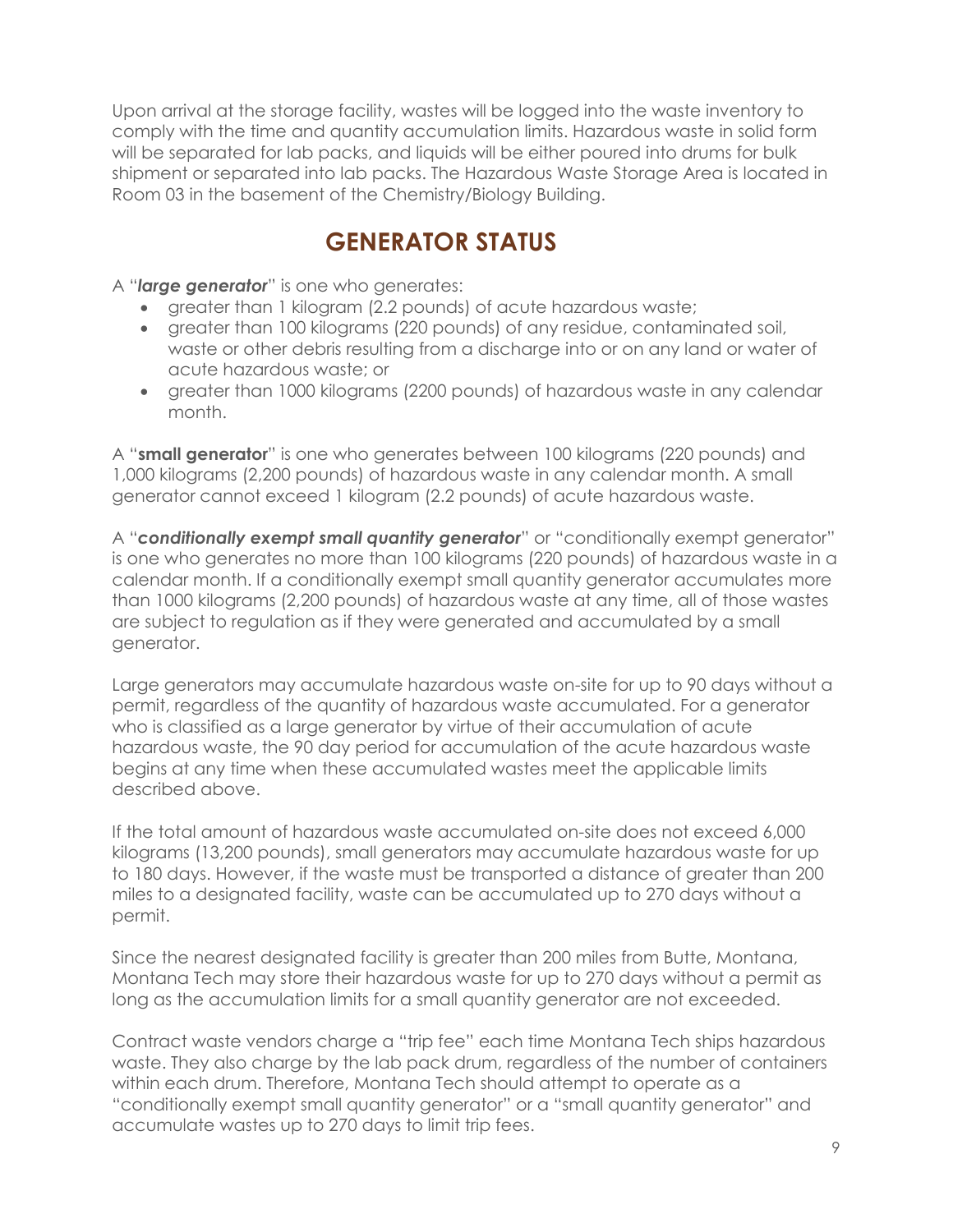## **DISPOSAL COSTS**

Most disposal costs will be paid out of the Office of Environmental, Health and Safety budget with the exception of containers of unknown materials which enter the waste stream. In a past example, a one-liter container of unknown material cost over \$800 to analyze and identify before it could be properly disposed. **EH&S will NOT accept unknowns for free disposal.** Unknown materials will be accepted with the understanding that the department or research program responsible for the unknown will be billed for the testing necessary to characterize the waste. However, the generator may independently make arrangements to have the material analyzed. This policy is necessary to ensure that the costs of analyses do not overrun the disposal budget and that those who generate the unknowns bear the financial burden for failure to follow the hazard communications program and/or the chemical hygiene plan.

Proposals for research grants must contain funding provisions for disposal of any hazardous wastes generated during that project. The projects will be billed for any hazardous waste disposal.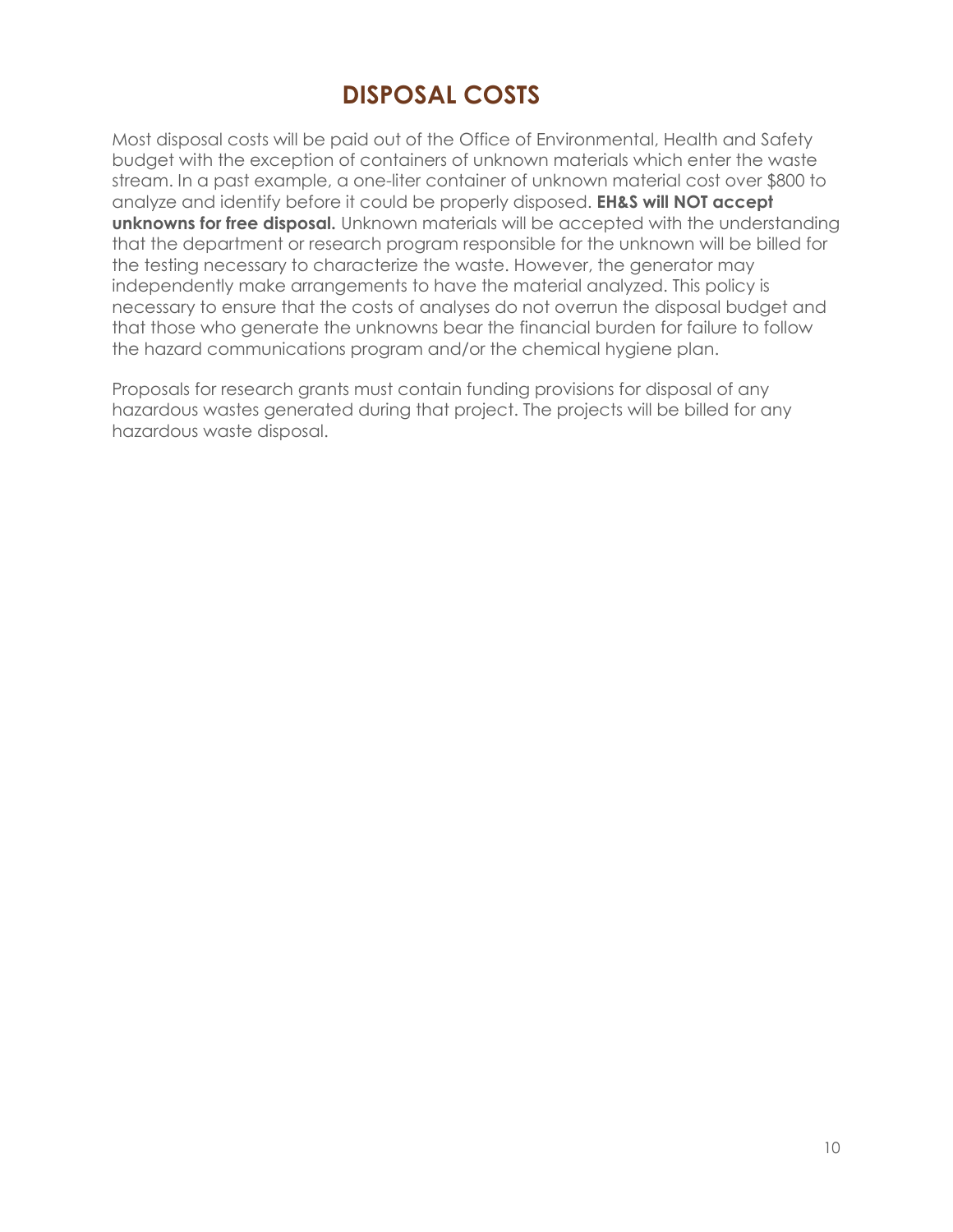## **POLICY ON DISPOSAL OF CHEMICALS BY MEANS OTHER THAN SHIPMENT OR DONATION**

### *Waste to the Butte Silver Bow County Landfill:*

Only non-hazardous solid wastes are accepted for disposal at the Butte Silver Bow (BSB) County Landfill. The BSB County Landfill will not accept liquids or solutions of chemicals. Disposal of small quantities of organic or biochemicals that are equivalent to food products or food additives are allowed. The Safety Data Sheet (SDS) for each product often provides guidance on disposal practices. Many of the chemicals that have historically gone in the dumpster are now considered a "special waste" by BSB. Any inert empty chemical container may be thrown in the trash after it has been emptied and rinsed; however, be sure to notify the CAM or EH&S of the bar code number on the container so the VIMS System can be updated. If the container held an acute hazardous chemical (listed in 40 CFR 261.33), it is considered to be empty if:

- a) The container or inner liner has been triple rinsed using a solvent capable of removing the commercial chemical product or manufacturing chemical intermediate;
- b) The container or inner liner has been cleaned by another method that has been shown in the scientific literature, or by tests conducted by the generator, to achieve equivalent removal; or
- c) In the case of a container, the inner liner that prevented contact of the commercial chemical product or manufacturing chemical intermediate with the container, has been removed.

If you are not sure if the material you are disposing of is a "non hazardous solid waste" or if the container meets the definition of "empty," call EH&S for guidance.

With proper prior notification, the BSB Landfill will accept asbestos-containing material, drained non-PCB items, and some non-hazardous biological wastes. EH&S can assist you with taking the proper steps for the disposal of these items.

### *Sink Drain to the Butte Silver Bow County Metro Sewer Treatment Plant:*

Wastewater resulting from laboratory operations containing toxic (T) wastes identified in 40 CFR 261.24, provided that the annualized average flow of laboratory wastewater does not exceed 1% of total wastewater flow into the headworks of the facility's wastewater treatment or pretreatment system, or provided the wastes combined annualized average concentration does not exceed one part per million in the headworks of the facility's wastewater treatment or pretreatment facility...." are exempt from regulation provided that the wastes go to a state or federally permitted treatment facility." 40 CFR 261.4 further excludes from regulation "domestic sewage and any mixture of domestic sewage and other wastes that passes through a sewer system to a publicly owned treatment works for treatment. Domestic sewage means untreated sanitary wastes that pass through a sewer system."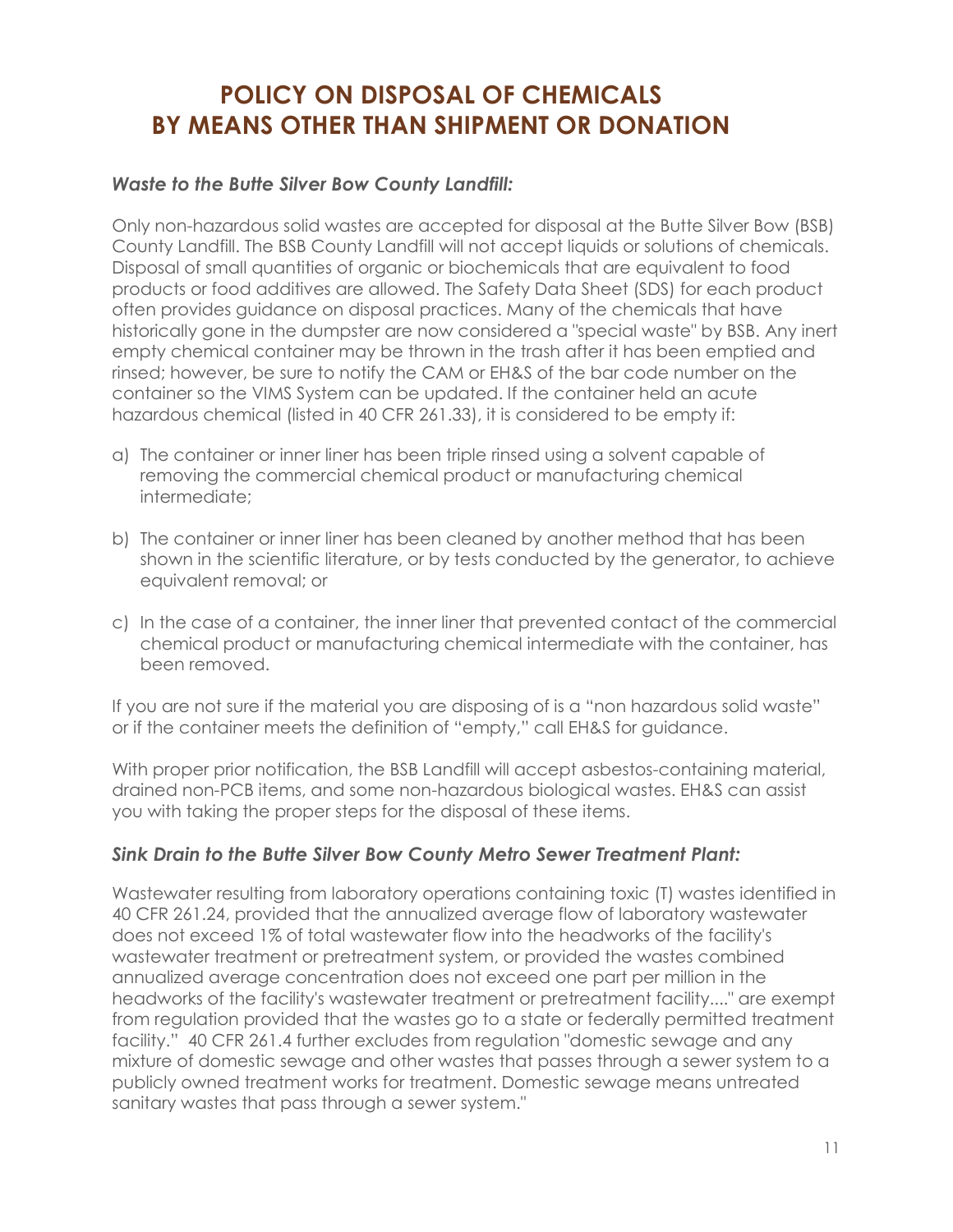If Montana Tech exceeds the 1% laboratory wastewater limit or the one part per million hazardous waste discharge into the city sewer system in any one month, Tech must notify Butte Silver Bow Metro Sewer, the EPA regional waste management director and the state Solid and Hazardous Waste Bureau of the constituents discharged, the approximate mass and concentration. In the event any amount of acute hazardous waste is disposed of via Metro Sewer, the same notification is required.

The Montana Tech Chemical Hygiene Plan, Appendices F and G, contain further guidelines for disposal of chemicals. Contact EH&S if you need assistance.

### *Sink Drain Disposal Guidelines:*

### *General Prohibitions*

Gasoline, benzene, ethers, carbides, xylene, perchlorates, oils and naphtha or any halogenated solvents or other like substance must be collected for hazardous waste disposal by means other than the sink drain. Any chemical that is an acute hazardous waste as found on the "P-list" or any non-water miscible, flammable or explosive chemical shall not be disposed of in the city sewer except in de minimis amounts. For purposes of this section, de minimis is defined as the residue left in a container after the container is emptied by normal means such as pouring or pumping. Under no circumstances should a de minimis or residue amount of the above materials exceed 10 ml at any one time. The intent of this section is to preclude dumping a number of small containers of these materials in an attempt to avoid generating a waste. Instead, every effort should be made to reasonably collect these materials for shipment as a hazardous waste. The allowance of de minimis amounts enables us to wash containers that have held prohibited waste without regard to the minimal contents left in them.

### *Acids and Bases*

Acids and bases should be neutralized to a pH above 2.0 or below 12.5 whenever possible. Materials with a pH outside the above limits are legally defined as a hazardous waste. However, it is advisable to neutralize them to a pH between 4 and 10 to avoid corrosion of pipes. After pH adjustment, acids and bases may be disposed of in the sink drain. Extremely small amounts of concentrated acid or base may be poured directly into the drain with copious amounts of water. Before doing this, make sure that a reaction leading to splash or excess fumes will not occur.

### *Aqueous Metals Solutions*

Due to the high concentration of metals in the native soils and storm water runoff, Butte Silver Bow Metro Sewer has difficulty meeting the discharge standards for all metals. Therefore, Metro Sewer has requested that aqueous metals solutions not be disposed of down the sink drain. Instead these solutions must be treated and/or packaged as a lab pack wastes.

### *Alcohols, Acetones and Non-stench Aldehydes*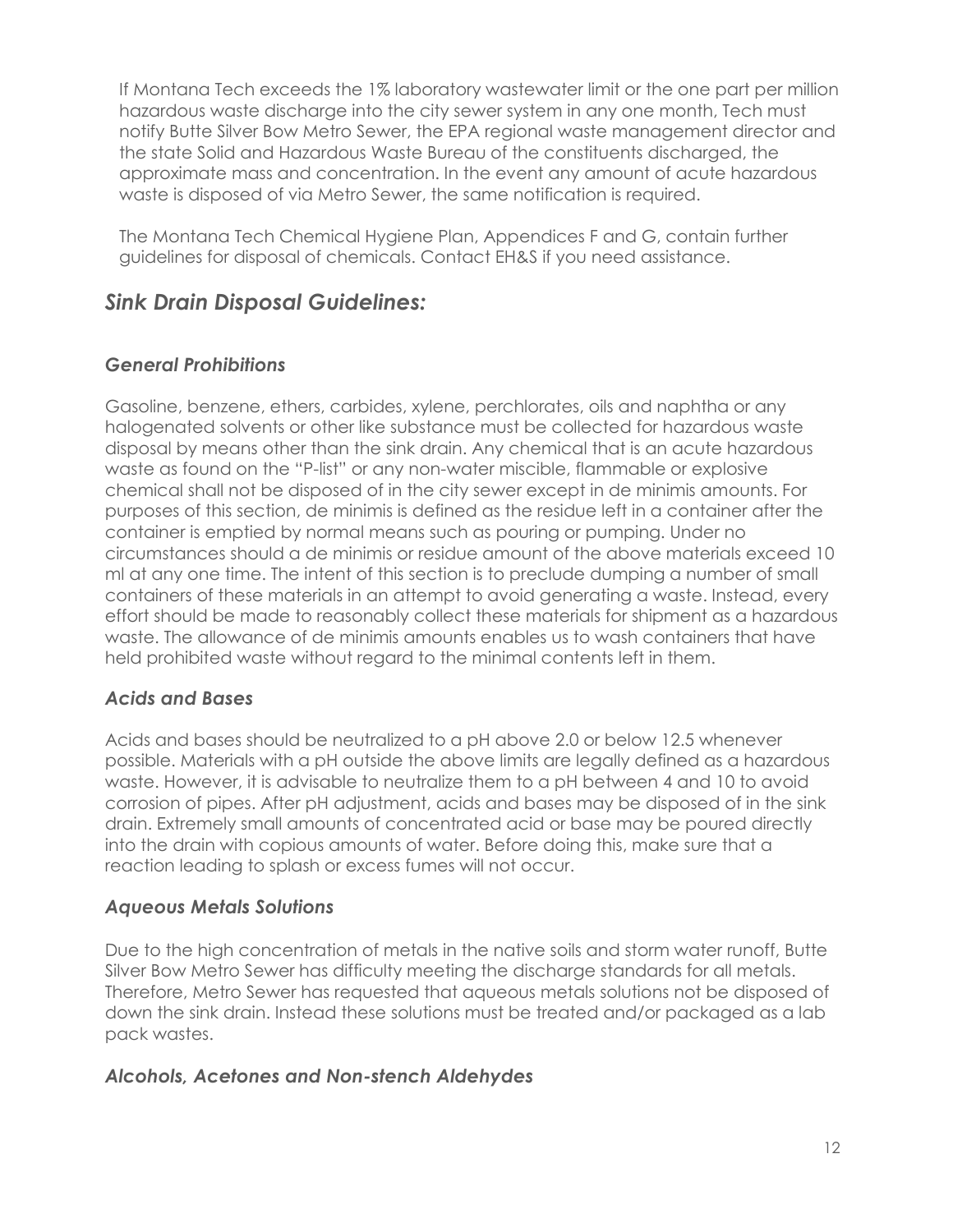Alcohols, acetones and other water-miscible materials may be disposed of in the sink drain provided they are diluted by least 20 to 1 with water at the time of disposal. This procedure is necessary to insure that a flammable or explosive atmosphere is not generated.

### *Liquid Nutrient Solutions*

Liquid nutrient solutions may be disposed of in the sink drain.

### *Carcinogenic, Mutagenic, or Other BioHazardous Chemicals*

These materials may go into the drain after they are deactivated in some way or, if a threshold limit value (TLV) is provided by the manufacturer, diluted below the TLV. The Safety Data Sheet for each specific product should list the TLV and should provide guidance on disposal requirements.

### *Evaporation into the Atmosphere:*

Evaporation of chemicals is NOT an approved method of disposal. Evaporation is often a major route of loss of a chemical in its normal use or application; however, in these situations, prudent practices should be used to ensure personnel and environmental protection.

### *Consumption in a Normal Use or Application:*

Some chemicals, when used in a normal and accepted manner, are consumed in a way that does not provide a retrievable product or waste. The above policies are not intended to restrict this normal consumption unless there is an obvious personnel or environmental hazard.

### **WASTE MINIMIZATION**

The Resource Conservation and Recovery Act requires that each generator of hazardous waste have a waste minimization plan in effect before wastes are shipped from the site. Each department shall be responsible, with help from the Office of Environmental, Health and Safety, to develop a waste minimization plan and to reduce the generation of hazardous wastes to a level as low as possible. Any capital investments needed for extra equipment such as small stills, a change in the types of chemicals for experiments, or a conversion to micro scale equipment should be planned for in each department's budget.

In June of 1990, the EPA published the *GUIDES TO POLLUTION PREVENTION IN RESEARCH AND EDUCATIONAL INSTITUTIONS*. Many of the recommendations have already been discussed, but the following should be included in each waste minimization plan:

1. Appoint and train one person from each department to oversee the hazardous materials management plan and right-to-know.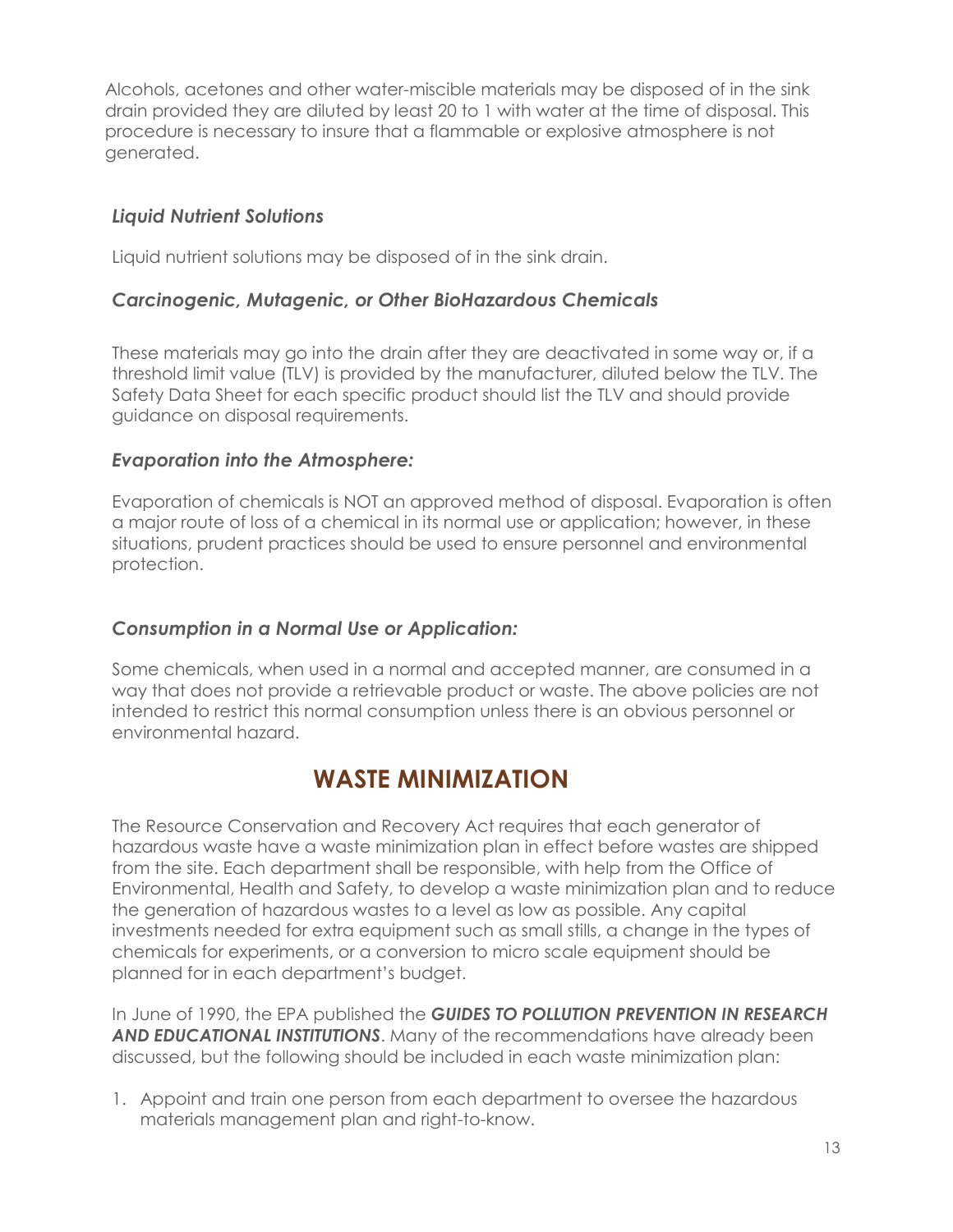- 2. Eliminate the need for chromic acid washing of glassware, either by using disposable plastic glassware or cleaning glassware with specialty detergents.
- 3. Purchase laboratory chemicals, paints and other maintenance chemicals in the minimum quantity required. This will reduce generation of surplus materials requiring disposal.
- 4. Establish a tracking system for listed chemicals from purchase to disposal. This will reduce duplicate purchases and minimize the waste generated from old, partially used containers that age on laboratory shelves. Montana Tech's Vertere Inventory Management System (VIMS) will improve inventory control. Each chemical container is labeled with a unique bar code label to allow for efficient tracking.
- 5. Encourage and promote sharing of bulk and surplus chemicals.
- 6. Provide routine audits for each laboratory, focusing on unusable reagent accumulation and unlabeled containers.
- 7. Increase the amount of in-lab destruction of waste chemicals. Many toxic and corrosive waste chemicals can be converted to non-hazardous chemicals via simple chemical treatment methods. The Chemical Hygiene Plan, Appendices F and G have some guidelines for waste destruction. EH&S also has several reference books available and can provide guidance on waste destruction. Waste destruction should be the final step for each experiment conducted on campus. If destruction methods are unavailable, then waste disposal should be your final step.
- 8. Increase the use of instrumentation (versus chemical experimentation) in undergraduate course work.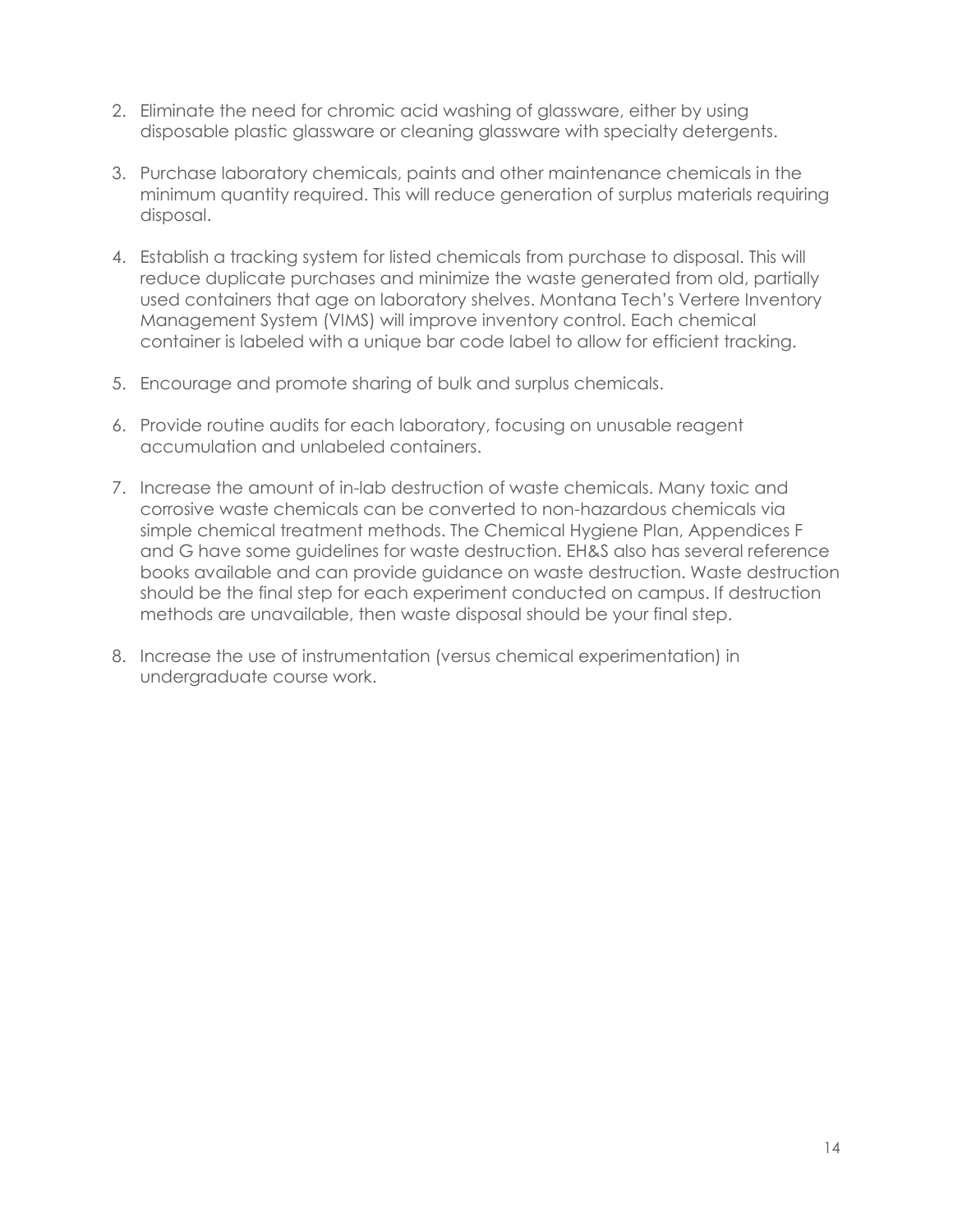## **LIST OF ATTACHMENTS**

- I. MONTANA TECH OF THE UNIVERSITY OF MONTANA "Large Quantity Generator --Preparedness and Prevention Plan, Contingency Plan and Emergency Procedures"
- II. TOXICITY CHARACTERISTIC LEACHING PROCEDURE (TCLP) LIST
- III. LIST OF CHEMICALS WHICH MUST BE CHECKED BY CHEMICAL ACQUISITION MANAGERS PRIOR TO ACQUIRING CHEMICALS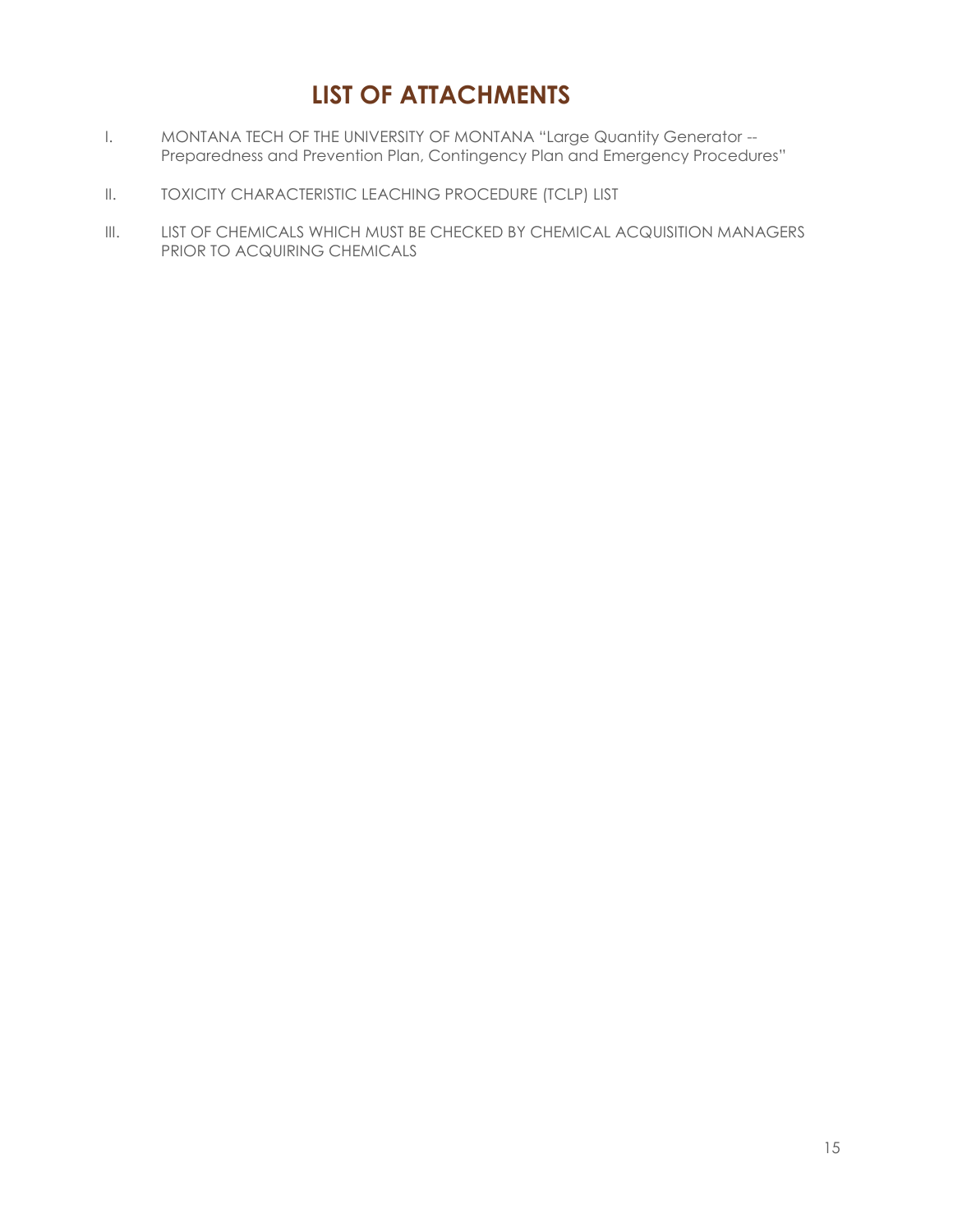### **ATTACHMENT I**

#### **MONTANA TECH OF THE UNIVERSITY OF MONTANA Large Quantity Generator Preparedness and Prevention Plan and Contingency Plan and Emergency Procedures**

This plan is intended to meet the requirements of ARM 17.54.421 *Requirements for Accumulation of Wastes and Accumulation in Satellite Locations.* The ARM incorporates 40 CFR 265.16 and Subparts C and D. The above EPA standards have been used as the guides in development of this plan for:

**Facility:** Montana Tech **Address:** 1300 West Park Street **City:** Butte **State:** Montana **Zip:** 59701 **Telephone:** 406-496-4463 **Location of Hazardous Waste Storage Facility:** Chemistry/Biology Building, Room 03B

**EPA Generator #:** MTD119730208

**Emergency Coordinator:** Marilyn Cameron, Director of Environmental, Health and Safety **Office Telephone:** 496-4463 **Home Telephone:** 494-8080 **Cell:** 490-8893 **Office Location:** Chemistry/Biology Building, Room 003

**Emergency Equipment** - all emergency PPE and spill containment/clean-up material is located in the Chemistry/Biology Building, room 003:

#### **PPE Spill Containment/Clean-up Material**

| .                                                                        | <u>Julianus Communistration Multiple</u>  |
|--------------------------------------------------------------------------|-------------------------------------------|
| Full face Respirators, size S, M, L                                      | Absorbent Spill Booms (5)                 |
| <b>Various Respirator Cartridges</b>                                     | Absorbent Pads (various shapes and sizes) |
| Tyvek Coveralls - chemical resistant suits  Tool Kit with Brass Utensils |                                           |
| <b>Acid Resistant Coveralls</b>                                          | Drum Patching Material                    |
| Surgical Non-latex gloves                                                | Floor Dry                                 |
| Chemical/Acid Resistant Rubber Gloves Mercury Vacuum, HEPA vacuum        |                                           |
| Steel-toed Rubber Boots (2)                                              | Mercury Spill Kit                         |
| <b>Hardhats</b>                                                          | Mercury Vapor Suppressant Powder          |
| Splash goggles                                                           | ABC Dry Chemical Fire Extinguisher        |
| Protective Eye WearDrums (various types and sizes)                       |                                           |
| Ear Plugs                                                                | Duct Tape and Caution Ribbon              |
| First Aid Kit                                                            | Shovels, brooms, and buckets              |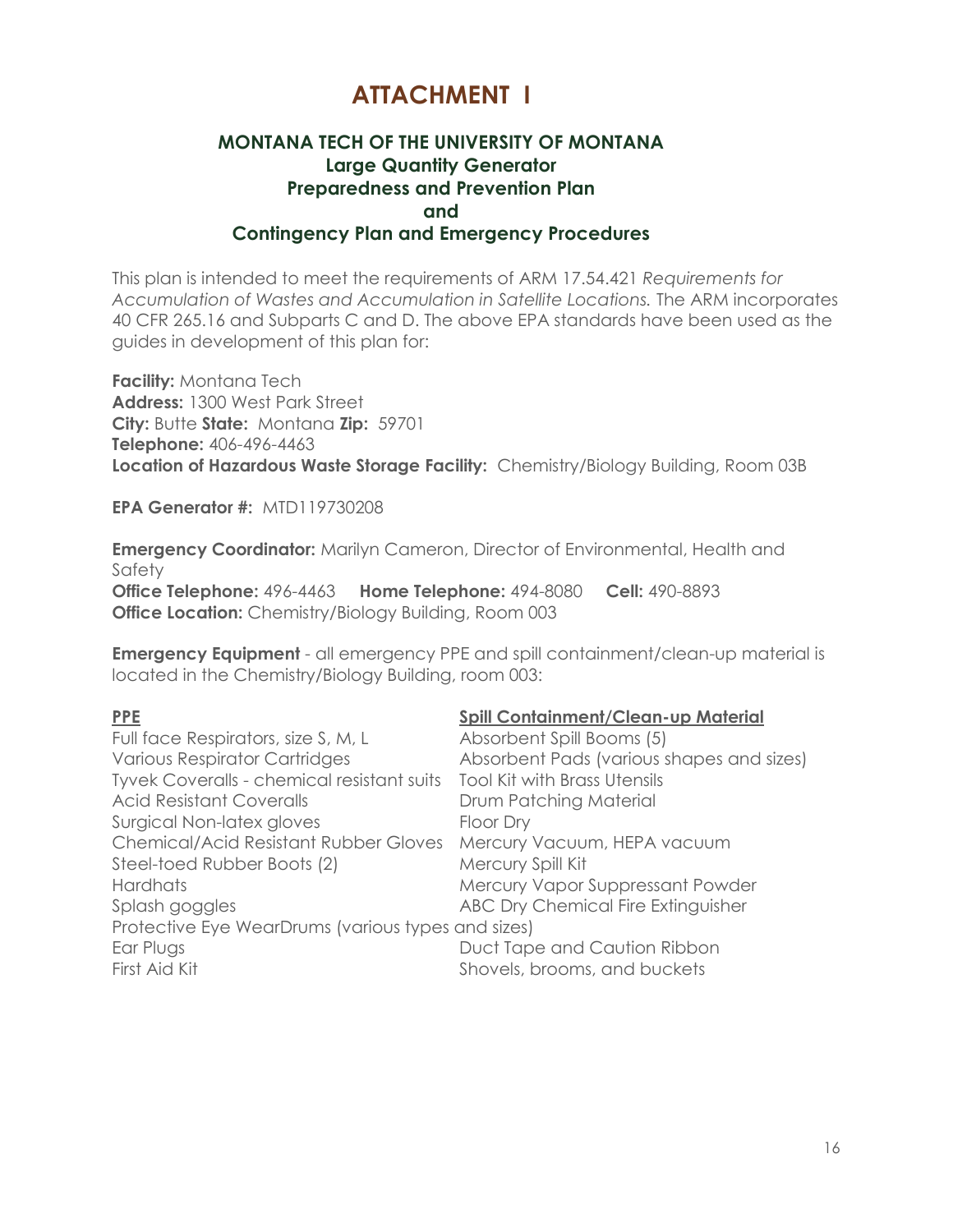# **LOCAL, STATE AND FEDERAL EMERGENCY RESPONSE CONTACTS**

| ORGANIZATION                                                                        | <b>CONTACT &amp; LOCATION</b>                                                | <b>PHONE</b>                            |
|-------------------------------------------------------------------------------------|------------------------------------------------------------------------------|-----------------------------------------|
| <b>EMERGENCY</b>                                                                    |                                                                              | 911                                     |
| Medical<br>AMBULANCE (non-emergency #) A-1 Ambulance                                | 445 Centennial Ave.                                                          | 9-723-3132                              |
| <b>HOSPITAL</b>                                                                     | St. James Community Hospital<br>400 South Clark                              | 9-723-2500                              |
| <b>Butte-Silver Bow</b><br><b>FIRE DEPARTMENT</b>                                   | Mercury St. and Idaho St.<br>Jeff Miller - Fire Services Director 9-497-6483 |                                         |
| SHERIFF DEPARTMENT                                                                  | Ed Lester - Sheriff                                                          | 9-497-1120                              |
| OFFICE OF EMER MANAGEMENT                                                           | Dan Dennehy, Coordinator                                                     | 9-497-6295                              |
| Montana Tech<br>Security                                                            |                                                                              | 496-4357 or HELP                        |
| Office of Environmental,<br><b>Health and Safety</b>                                | Marilyn Cameron - Director                                                   | 496-4463<br>490-8893 (c)                |
| State of Montana<br>Dept. of Environmental Quality                                  | <b>SHW Specialist</b>                                                        | 8-1-406-444-1435                        |
| Highway Patrol                                                                      | Wynne Ave. and Lowell Ave.                                                   | 9-494-3233                              |
| Disaster and Emergency Services Helena                                              |                                                                              | 8-1-406-444-6911 or<br>9-1-800-426-9440 |
| <b>Federal</b><br>Environmental Protection Agency Helena<br><b>Federal Building</b> |                                                                              | 8-1-406-449-5432                        |
| Environmental Protection Agency Region VIII, Denver, CO                             | <b>Emergency Number</b>                                                      | 8-1-800-227-8917<br>8-1-303-293-1723    |
| <b>U.S. Coast Guard</b>                                                             | National Response Center                                                     | 8-1-800-424-8802                        |
| <b>HOT LINES</b><br>Poison Control                                                  |                                                                              | 8-1-800-222-1222                        |
| CHEMTREC (for chemical spill assistance)                                            |                                                                              | 8-1-800-424-9300                        |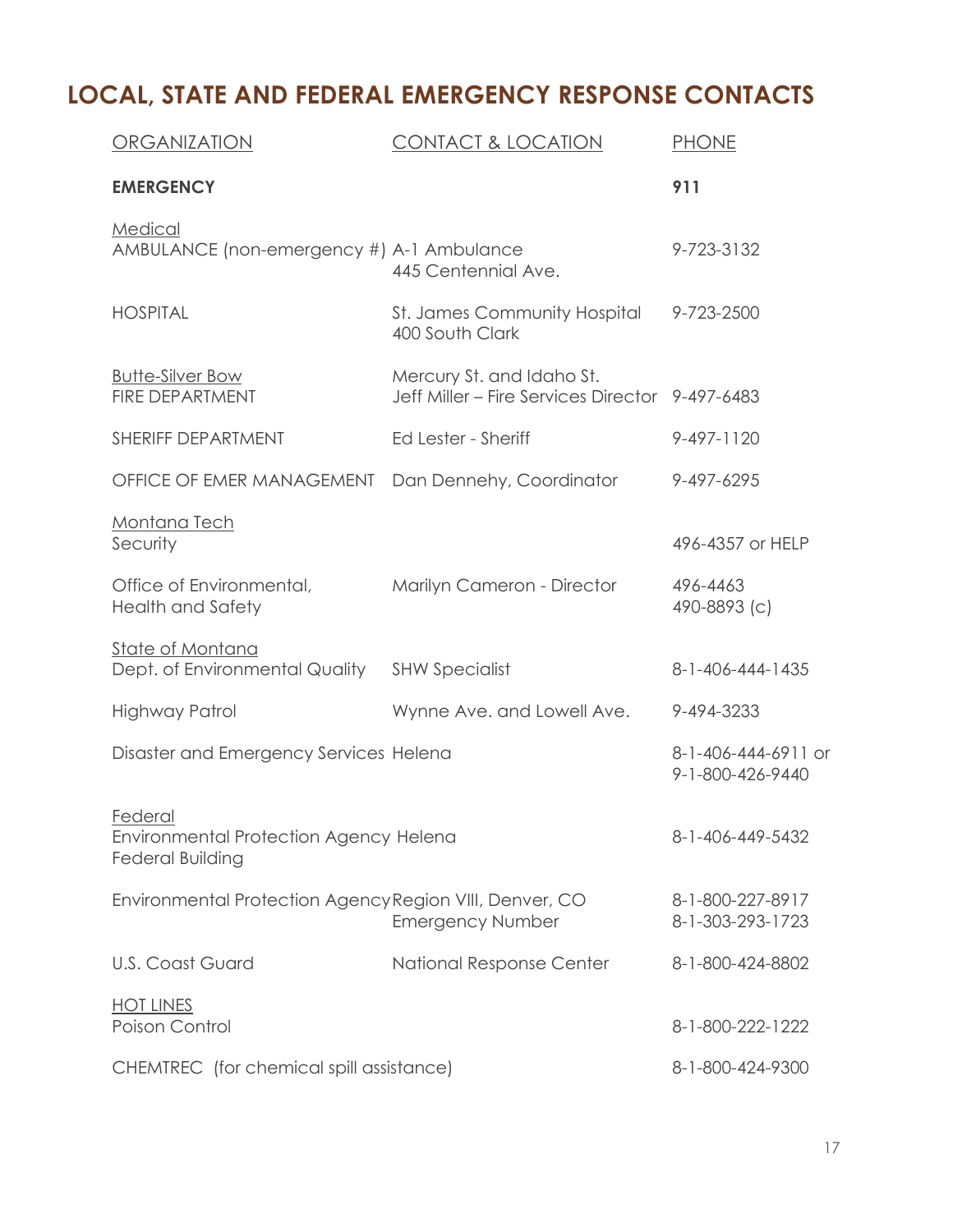## **PREPAREDNESS AND PREVENTION**

### *Maintenance and Operation of Facility*

Montana Tech's hazardous waste and hazardous materials operations must minimize the possibility of a spill, fire, explosion, or any unplanned sudden or non-sudden release of hazardous waste, hazardous waste constituents or hazardous materials to any environmental media (air, soil, surface water, sewer system) that could threaten human health or the environment.

### *Required Equipment*

For each location at Montana Tech where hazardous materials are stored or utilized and where hazardous wastes are stored should at a minimum have:

- a) An internal communications or alarm system capable of providing immediate emergency instruction to facility personnel. At Montana Tech, each building has a fire alarm that will serve as the internal communications system to notify building occupants of an emergency and the need for evacuation.
- b) A device such as a telephone or cell phone (immediately available at the scene of operations) or a hand-held two-way radio, capable of summoning emergency assistance. In shop or lab work areas, a telephone will normally be used to call Montana Tech Security or the Office of Environmental, Health and Safety (EH&S) to initiate the Contingency Plan and Emergency Procedures. Also, both Security (24 hours/day) and EH&S (during normal work hours) monitor the two-way radio system used by facilities personnel and both can respond to a distress call over the radio.
- c) Portable fire extinguishers, fire control equipment (including special extinguishing equipment, such as that using foam, inert gas or dry chemicals as necessary), spill control equipment, and decontamination equipment; and
- d) Water at adequate volume and pressure to supply water hose streams, or foam producing equipment, or automatic sprinklers, or water spray systems.

A combination of (c) and (d) above are strategically located throughout the Montana Tech Campus and are readily available for use during an emergency response.

### *Testing and Maintenance of Equipment*

All facility communications or fire alarm systems, fire protection equipment, spill control equipment and decontamination equipment, where required, must be tested and maintained as necessary to assure its proper operation in time of emergency.

The communications systems (telephones and radios) are serviced as needed by the Computer Services and Telecommunications Department at Montana Tech and the local telephone company. The fire alarms and extinguishing equipment are routinely inspected by Physical Facilities personnel, and serviced annually by a qualified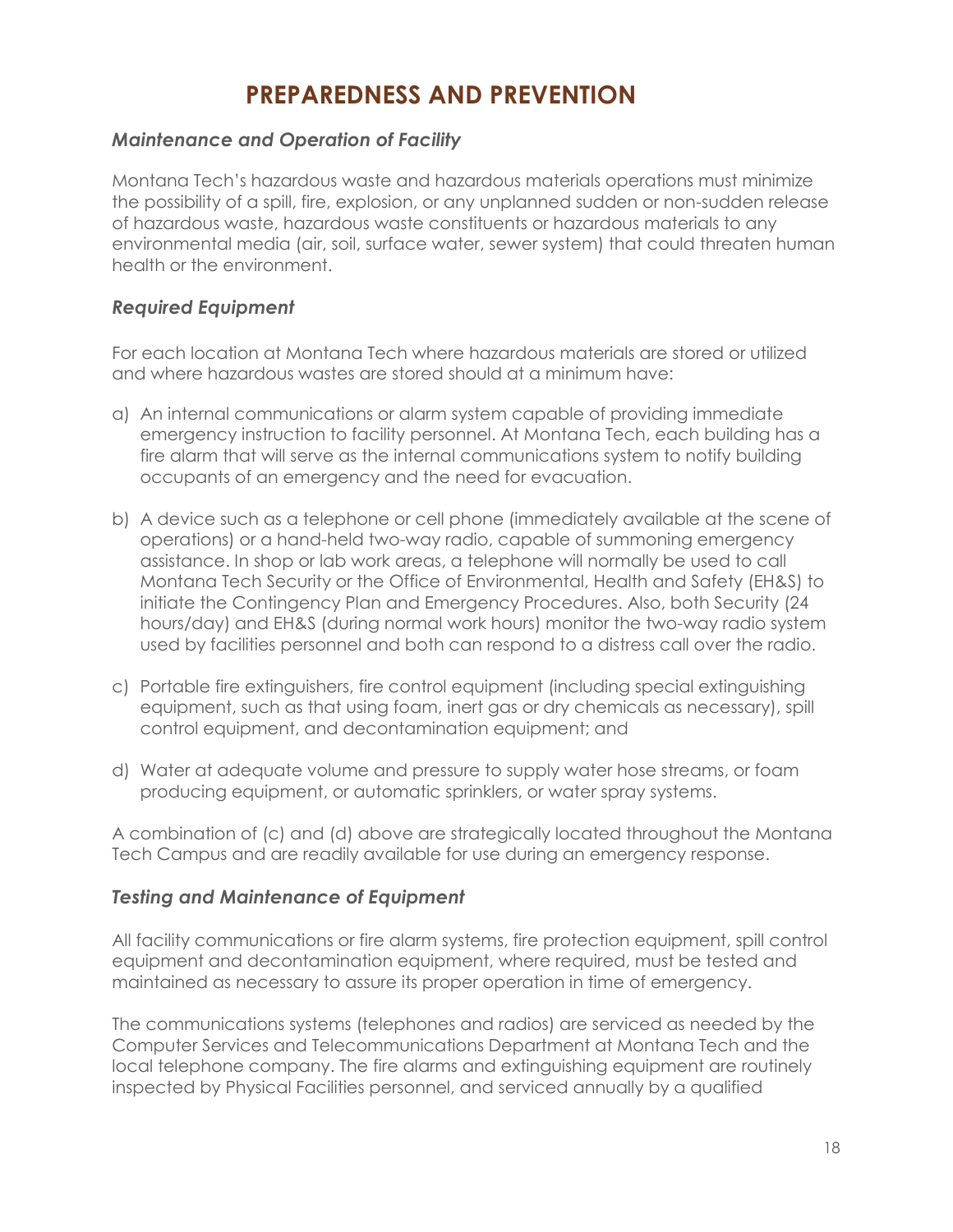contractor. Spill control and clean up material and equipment are maintained by EH&S and appropriate departments on campus.

### *Access to Communications or Alarm Systems*

Whenever hazardous waste is being poured, mixed, spread, or otherwise handled, all personnel involved in the operation must have immediate access to an internal alarm or emergency communication device, either directly or through visual or voice contact with another employee.

EH&S personnel will carry a two-way radio, cellular phone, or have immediate access to a phone while conducting hazardous waste operations or transporting hazardous waste on campus. Others handling hazardous materials should always work in pairs whenever possible and have some means of two-way communication available to summon emergency assistance.

### *Required Aisle Space*

Adequate aisle space shall be provided to allow for the unobstructed movement of personnel, fire protection equipment, spill control equipment, and decontamination equipment required for an emergency response at each lab or facility at Montana Tech. The amount of clear space required at each location shall correspond with the amount of hazardous material or waste at each location. In laboratories and shops having minimal material on hand, normal access will be provided.

### *Arrangements with Local Authorities*

Montana Tech must attempt to make the following arrangements, as appropriate, for the types of waste handled at Tech, for the potential need for the services of these organizations:

1. Arrangements to familiarize police, fire departments, and emergency response teams with the layout of the facility, properties of hazardous waste handled at the facility and associated hazards, places where facility personnel would normally be working, entrances to roads inside the facility, and possible evacuation routes:

The Local Emergency Planning Committee and the Butte Silver Bow Fire Department will be provided with a campus map of Montana Tech and plans for each building showing the quantity and location of hazardous materials. In most areas, individuals will be normally working between 7:00 am and 5:00 pm. Entrances and routes for emergency vehicles will be evaluated annually and evacuation routes will be outlined.

2. Where more than one police and or fire department might respond to an emergency, agreements designating primary emergency authority to a specific police and a specific fire department, and agreements with any others to provide support to the primary emergency authority: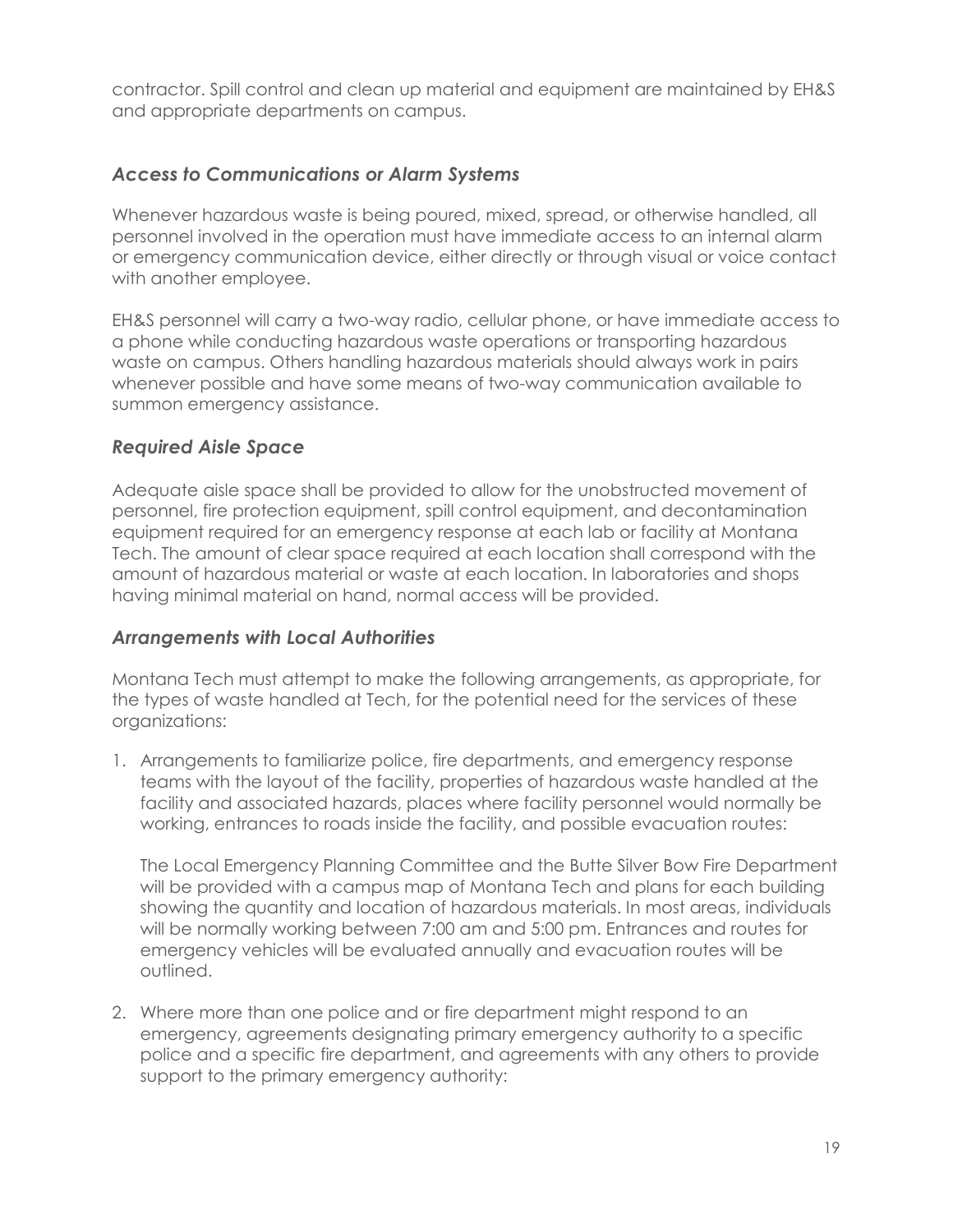Montana Tech is covered by Butte Silver Bow (BSB) Police and Fire Departments. Either department can be dispatched by calling 911 or at the request of Campus Security or the Emergency Coordinator. The BSB Police will assist Campus Security staff with scene control including ingress and egress and evacuation if needed. The BSB Fire Department will be the primary emergency authority with the ranking onscene firefighter designated as the Incident Commander. The Big Butte Volunteer Fire Squad may be called on to provide assistance to the BSB Fire Department in the event of a large spill or accident.

3. Agreements with State emergency response teams, emergency response contractors, and equipment suppliers:

No state response team exists, and as such, no agreement exists between Montana Tech and a state response team. In the event of a spill beyond the capabilities of EH&S staff and the BSB Fire Department, Olympus Technical Services from Helena, Montana will be summoned. Clean-up will be conducted under the direction of the EH&S Director, the BSB Fire Department, the BSB County Health Department and/or the Montana Solid and Hazardous Waste Bureau as appropriate.

4. Arrangements to familiarize local hospitals with the properties of hazardous waste handled at the facility and the types of injuries or illnesses which could result from fires, explosions, or releases at the facility.

Since there are hundreds of chemicals used on the Montana Tech Campus, St. James Healthcare will receive information related to medical treatment for any substance to which Montana Tech or emergency response personnel have been exposed. This information will be provided from the Safety Data Sheet (SDS) and/or other technical literature. CHEMTREC and Poison Control hotlines will also be referenced for medical treatment information if such an incident occurs.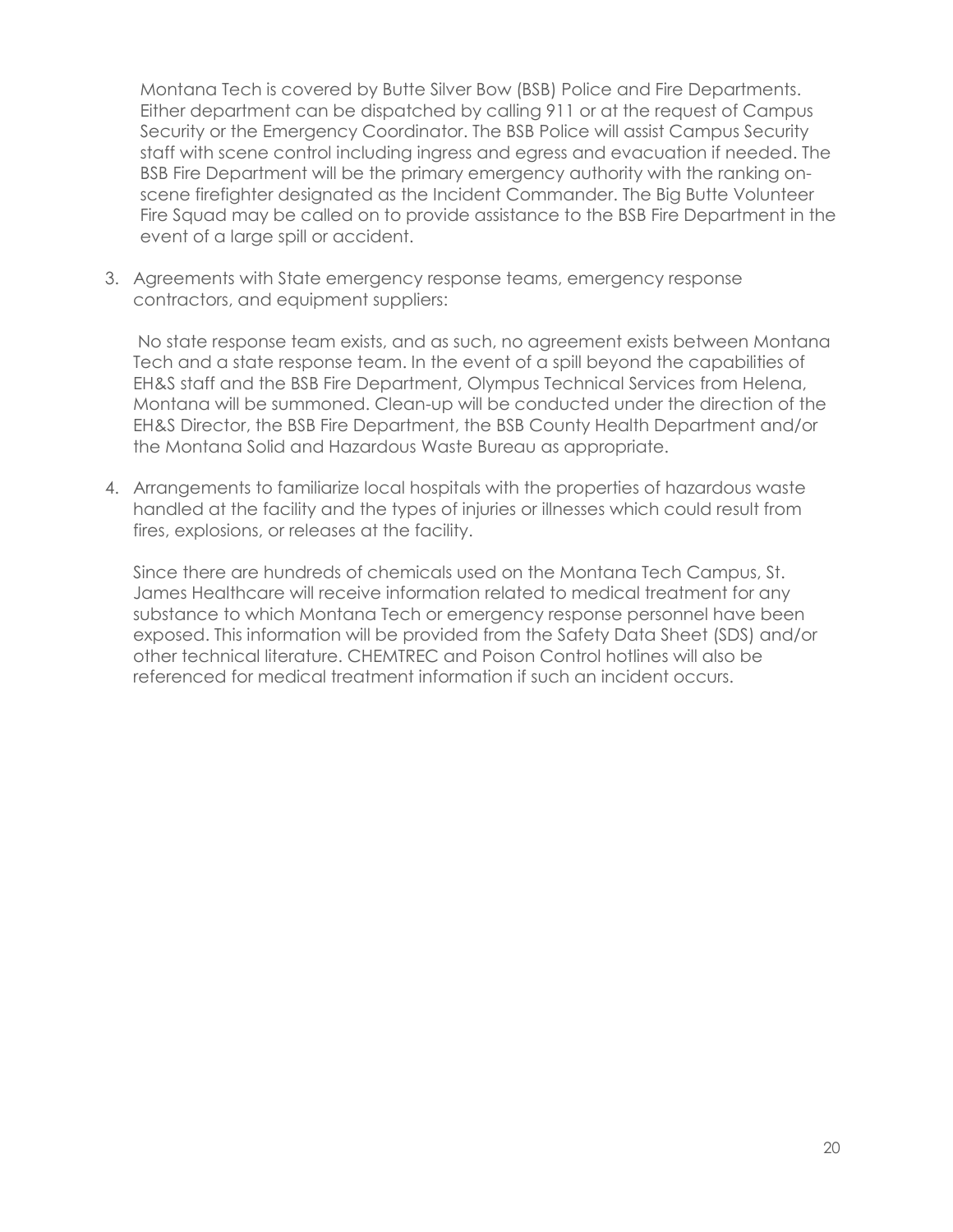### *Hazardous Materials Spill or Leak*

In the event of a hazardous materials spill or leak, the following should be notified in descending order until one of them is reached:

| Marilyn Cameron | 4463 (office) | 494-8080 (home)               | 490-8893 (cell) |
|-----------------|---------------|-------------------------------|-----------------|
| Julie Hart      |               | 4792 (office) 723-6704 (home) | 490-3799 (cell) |
| Theresa Stack   |               | 4871 (office) 842-5742 (home) | 451-1749 (cell) |

If one of the above coordinators cannot be reached, call 911 and activate the emergency response unit **if** it appears that life, health, property or the environment are in imminent jeopardy and sealing off the area will not suffice.

### *Reporting a Spill*

All spills must be reported using the **[Montana Tech Chemical Spill form](http://www.mtech.edu/env_health_safety/chem_lab/docs/chemical-spill-report-form.pdf)**. IMMEDIATELY report spills to EH&S if:

- 1. Spills may threaten life, health, property or the environment;
- 2. Trained people and/or proper clean-up equipment are not available within the lab or work area; and
- 3. Spill involves mercury. **All** mercury incidents must be reported.

Before calling and reporting a release of chemical, radioactive or biohazardous material, the reporter should consider the following:

| <b>Personal Exposure:</b> | If the spill or release may cause personal injury to yourself or<br>others, evacuate the area immediately.                                                                                          |
|---------------------------|-----------------------------------------------------------------------------------------------------------------------------------------------------------------------------------------------------|
| <b>Containment:</b>       | Without risking your personal safety, first try to stop the source of<br>the spill or leak, then try to contain the spilled substance to keep<br>it from spreading -- especially into floor drains. |
| <b>Prevent access:</b>    | If others might be harmed by entering the area, prevent access<br>to the area.                                                                                                                      |
| Assessment:               | If you can do so without exposing yourself, determine the type<br>of material spilled and the approximate quantity of material<br>spilled.                                                          |
| Injuries:                 | If serious injuries are involved, immediately call 911 to get help<br>on the way. Try to determine the type and extent of injuries and<br>provide any assistance you are capable of giving.         |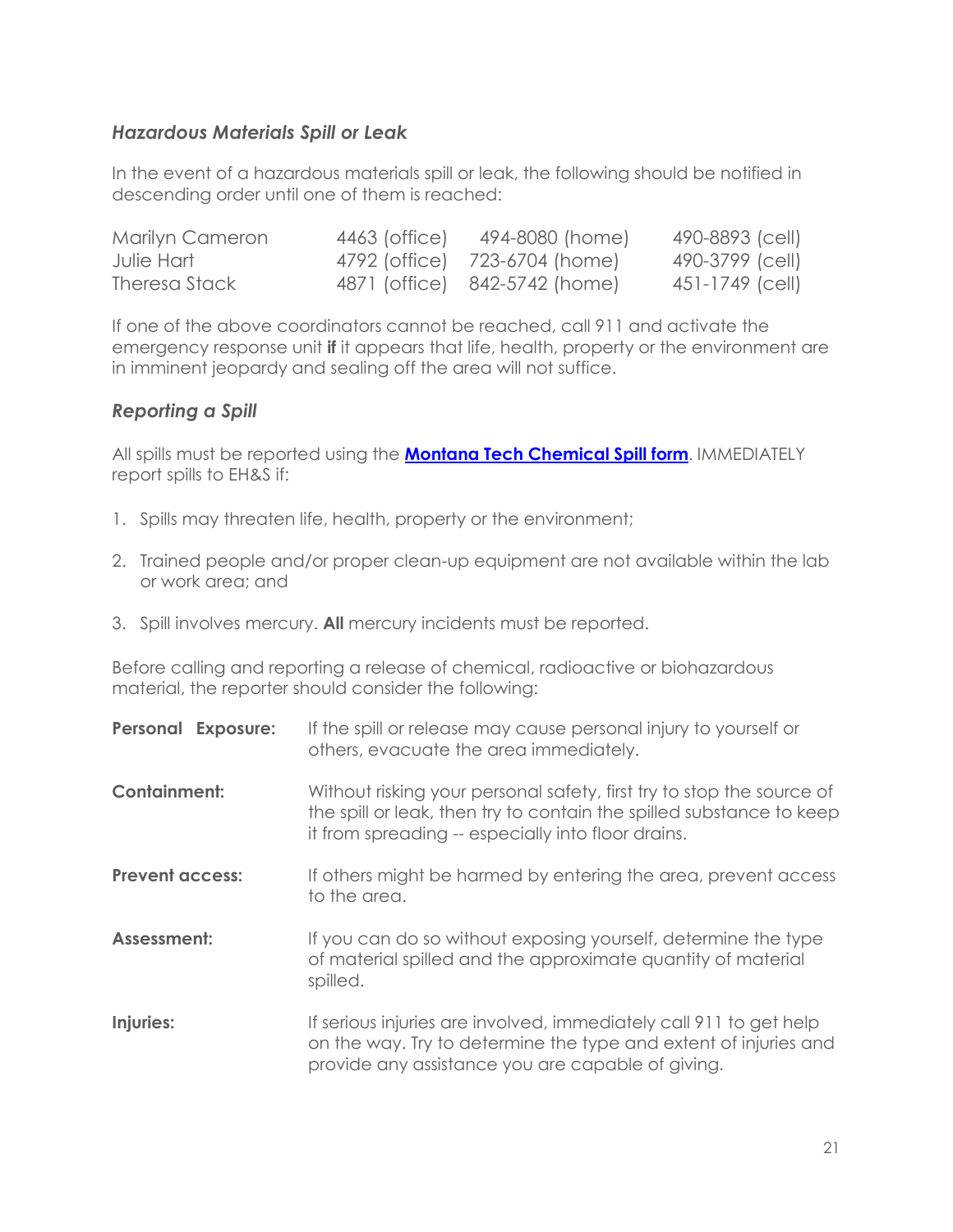### *Spill Information that Will Be Requested by EH&S on the Spill Report Form:*

- 1. Your name
- 2. Location on campus
- 3. Phone number from which you are placing the call\*
- 4. Identity of material spilled or released
- 5. Estimated quantity of material spilled or released
- 6. Hazards of the material (if known)
- 7. Extent of the spill or release
- 8. Type and extent of any injuries, if applicable
- 9. Time of day at which the spill occurred

**If you reach the EH&S voice mail, try calling the cell phone number (490-8893). If you still can't reach EH&S, please leave a detailed message including all of the above information. Call Julie Hart or Theresa Stack if necessary (p.20).**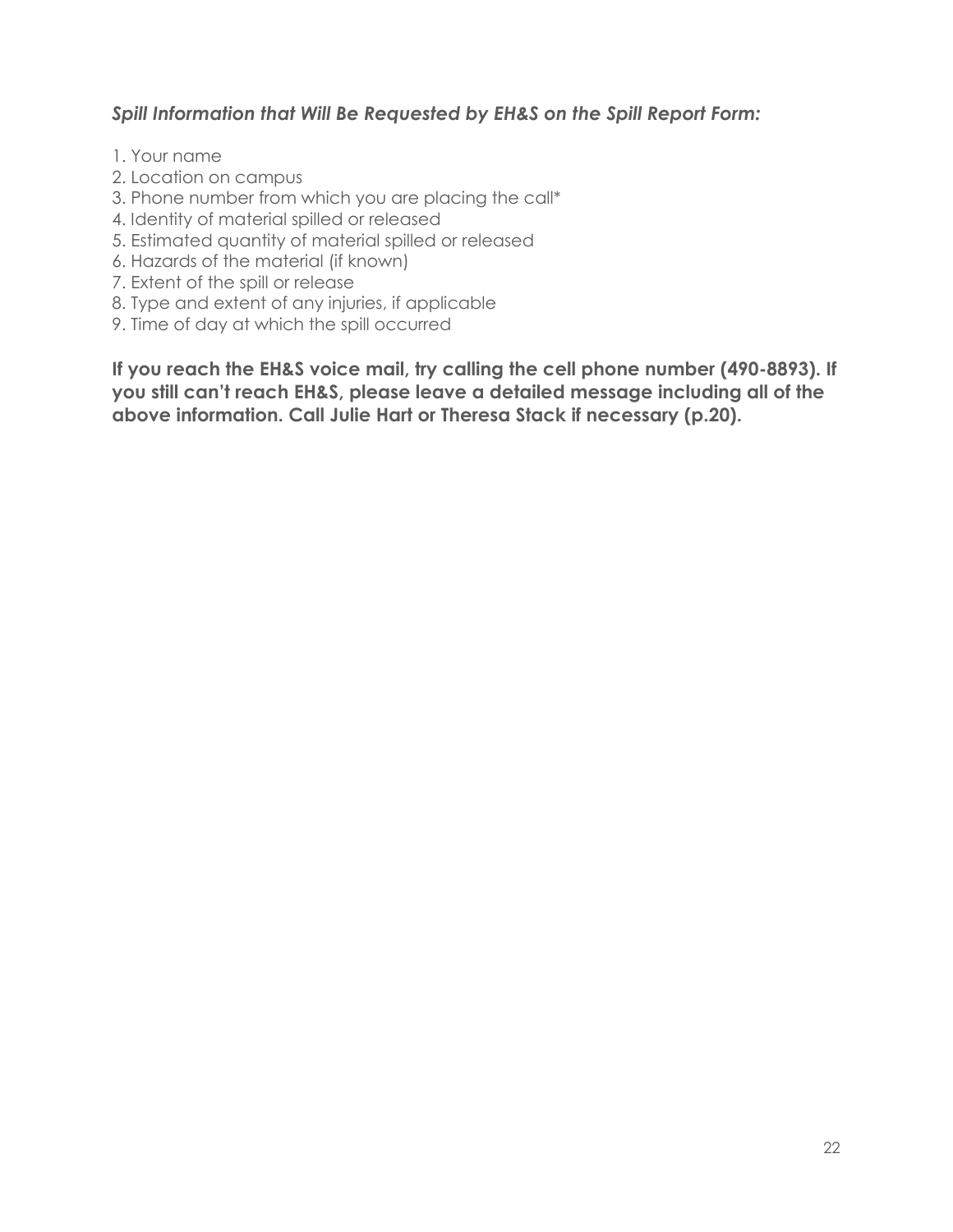### **ATTACHMENT II**

### **MAXIMUM CONCENTRATION OF CONTAMINANTS FOR THE TOXICITY CHARACTERISTIC**

| EPA#        | Contaminant                  | CAS No.        | Regulatory Level<br>(mg/l) |
|-------------|------------------------------|----------------|----------------------------|
| D004        | Arsenic                      | 7440-39-3      | 5.0                        |
| D005        | <b>Barium</b>                | 7440-39-3      | 100.0                      |
| D018        | <b>Benzene</b>               | $71 - 43 - 2$  | 0.5                        |
| D006        | Cadmium                      | 7440-43-9      | 1.0                        |
| D019        | Carbon tetrachloride         | 56-23-5        | 0.5                        |
| D020        | Chlordane                    | 57-74-9        | 0.03                       |
| D021        | Chlorobenzene                | 108-90-7       | 100.0                      |
| D022        | Chloroform                   | 67-66-3        | 6.0                        |
| D007        | Chromium                     | 7440-47-3      | 5.0                        |
| D023        | o-Cresol                     | 95-48-7        | 200.0                      |
| D024        | m-Cresol                     | 108-39-4       | 200.0                      |
| D025        | p-Cresol                     | 106-44-5       | 200.0                      |
| D026        | Cresol                       |                | 200.0                      |
| D016        | $2,4-D$                      | $94 - 75 - 7$  | 10.0                       |
| D027        | 1,4-Dichlorobenzene          | 106-46-7       | 7.5                        |
| D028        | 1,2-Dichloroethane           | 107-06-2       | 0.5                        |
| D029        | 1,1-Dichloroethylene         | 75-35-4        | 0.7                        |
| D030        | 2,4-Dinitrotoluene           | $121 - 14 - 2$ | 0.13                       |
| D012        | Endrin                       | 72-20-8        | 0.02                       |
| D031        | Heptachlor (and its epoxide) | 76-44-8        | 0.008                      |
| D032        | Hexachlorobenzene            | 118-74-1       | 0.13                       |
| D033        | Hexachlorobutadiene          | 87-68-3        | 0.5                        |
| D034        | Hexachloroethane             | $67 - 72 - 1$  | 3.0                        |
| D008        | Lead                         | 7439-92-1      | 5.0                        |
| D013        | Lindane                      | 58-89-9        | 0.4                        |
| D009        | Mercury                      | 7439-97-6      | 0.2                        |
| D014        | Methoxychlor                 | 72-43-5        | 10.0                       |
| D035        | Methyl ethyl ketone          | 78-93-3        | 200.0                      |
| D036        | Nitrobenzene                 | 98-95-3        | 2.0                        |
| D037        | Pentrachlorophenol           | 87-86-5        | 100.0                      |
| D038        | Pyridine                     | 110-86-1       | 35.0                       |
| D010        | Selenium                     | 7782-49-2      | 1.0                        |
| <b>DOII</b> | Silver                       | 7440-22-4      | 5.0                        |
| D039        | Tetrachloroethylene          | 127-18-4       | 0.7                        |
| D015        | Toxaphene                    | 8001-35-2      | 0.5                        |
| D040        | Trichloroethylene            | 79-01-6        | 0.5                        |
| D041        | 2,4,5-Trichlorophenol        | 95-95-4        | 400.0                      |
| D042        | 2,4,6-Trichlorophenol        | 88-06-2        | 2.0                        |
| D017        | $2,4,5$ -TP (Silvex)         | $93 - 72 - 1$  | 1.0                        |
| D043        | Vinyl chloride               | $75 - 01 - 4$  | 0.2                        |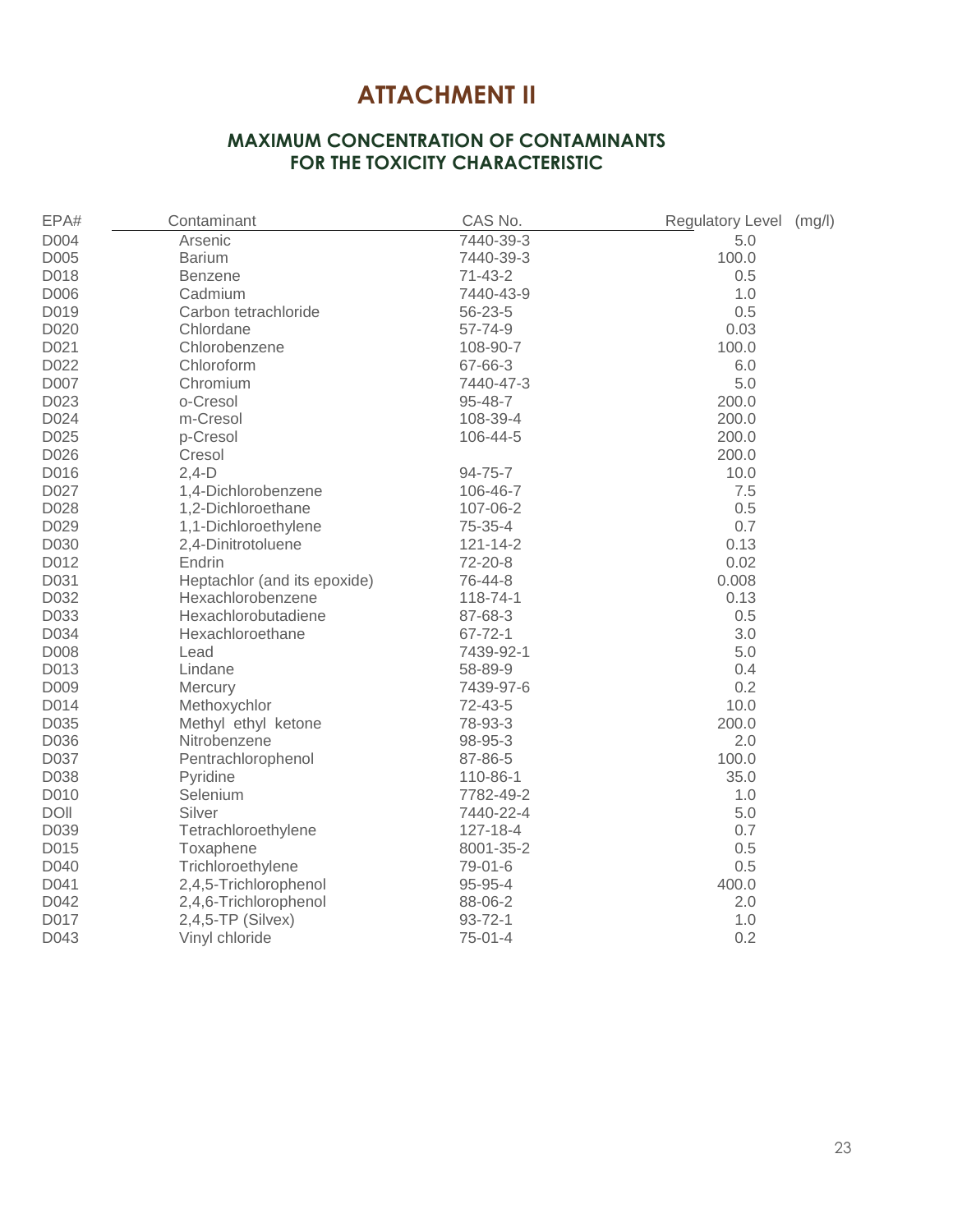### **ATTACHMENT III**

### **LIST OF CHEMICALS THAT MUST BE CHECKED BY CHEMICAL ACQUISITION MANAGERS (CAMs) PRIOR TO ACQUIRING CHEMICALS**

This list includes materials that become "acutely hazardous wastes" (P-List) under the Environmental Protection Agency (EPA) and State of Montana disposal regulations. Montana Tech has expanded the original list to include synonyms. Acutely hazardous wastes are derived from materials that are extremely hazardous to humans and the environment according to EPA and, therefore, are strictly regulated. Because of this, Montana Tech attempts to substitute less hazardous materials when possible. The chemical acquisition managers (CAMs) must check this list whenever a chemical is being acquired whether through a purchase or acceptance of a gift. If the material appears on this list, the proposed user is asked to consider a less hazardous chemical if one is available and will serve the same purpose.

The storage limit for acute hazardous wastes is 1 kg (2.2 lbs.); once this storage quantity has been exceeded, Montana Tech must ship all wastes in accumulation off campus within 90 days. Therefore, users must be aware that they are using a material from the list and be aware of the hazards and restrictions. After a container that has held one of these materials has been emptied by conventional means (i.e., poured or pumped empty), it must be triple rinsed before the container is discarded. The residual material is not considered a hazardous waste but rather de minimis.

(acetoxymercuri)benzene 1-(4'-hydroxy-3'-coumarinyl)-1-phenyl-3-butanone **1-(o-Chlorophenyl)thiourea** 1-1-(3,4-dihydroxyphenyl)-2-methylaminoethanol **1-Acetyl-2-thiorea 1-adrenalin** 1-amino-4-chlorobenzene 1-amino-4-nitrobenzene 1-bromo-2-propanone 1-methyl hydrazine 1-phenyl-2-thiourea 1-phenylthiourea 1-propen-3-ol 1-propenol-3 1-propyne-3-ol 10,11-dimethystrychnine 1080 1,1-dimethyl-2-phenylethanamine **1,2-Benzenediol, 4-(1-hydroxy-2-(methylamino)ethyl)- 1,2-propyleneimine 1,2,3-propanetriol, trinitrate 1,2,3-propanetriyl nitrate 1,2,3,4,10,10-hexachloro-1,4,4a,5,8,8a-hexahydro-1,4,5,8-dimethanonaphthalene 1,2,3,4,10,10-Hexachloro-1,4,4a,5,8,8a-hexahydro-1,4,5,8-endo,exo-1,2,3,4,10,10-Hexachloro-6,7-epoxy-1,4,4a,5,6,7,8,8a-octahydro-endo,endo-1,4,5,8 dimethanonaphthalene 1,2,3,4,10,10-Hexachloro-1,4,4a,5,8,8a-hexahydro-1,4,5,8-endo,endo-1,2,3,4,10,10-Hexachloro-6,7-epoxy-1,4,4a,5,6,7,8,8a-octahydro-endo,exo-1,4,5,8 dimethanonaphthalene**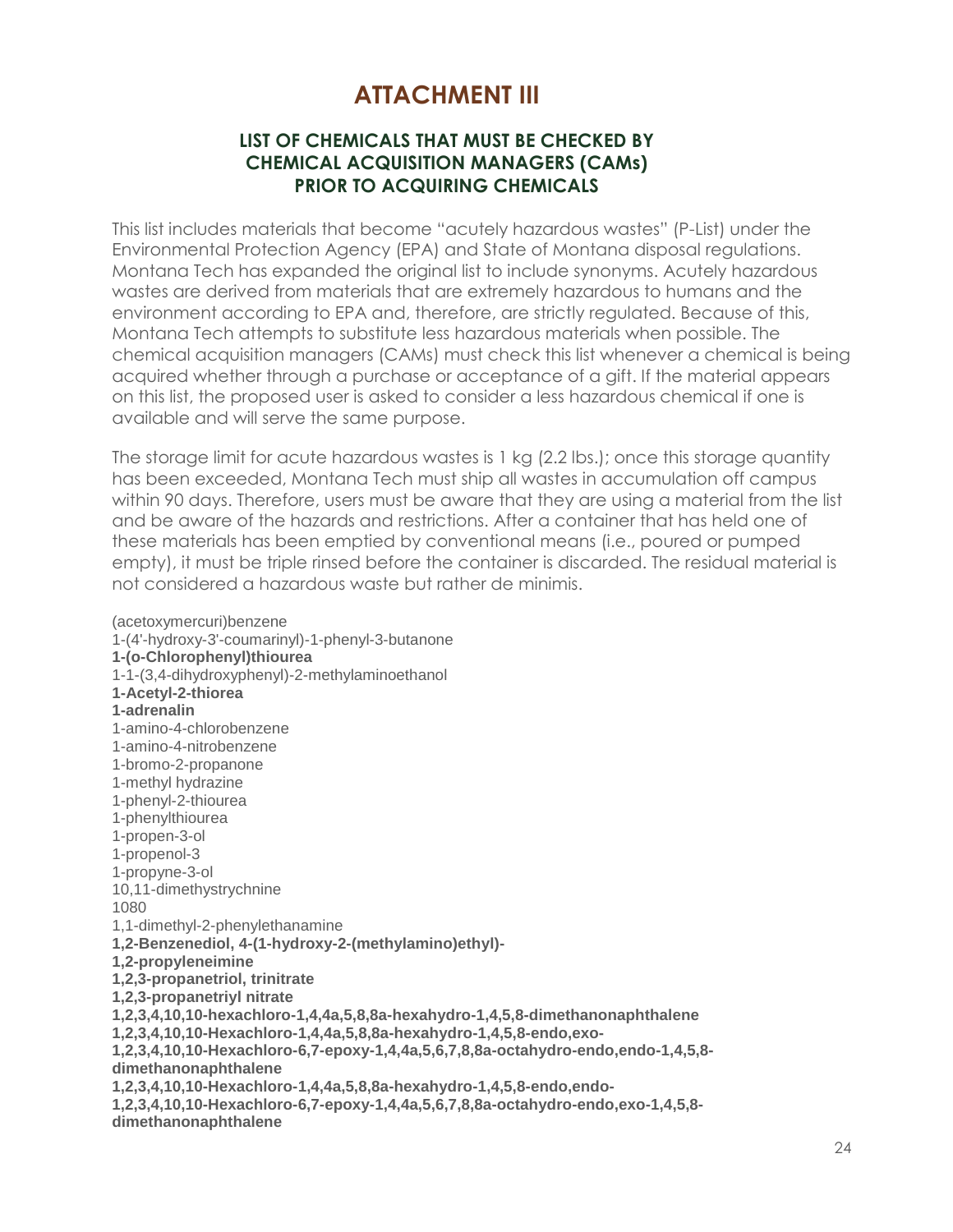**2 -(ethylthio) -ethanethiol S -ester with O,o -diethyl phosphorothioate 2 -chloro - 1 -ethanal** 2 -chloroacetaldehyde monomer 2 -hydroxy - 2 -methylpropionitrile 2-methyl-2-(methylthio)propionaldehyde oxime 2-methyl-2-(methylthio)propionaldehyde-0-(methylcarbamoyl) oxime 2-methyl-2-(methylthio)propanal-0-((methylamino)carbonyl)oxime 2 -methylazacyclopropan e 2 -Methylaziridine 2 -methylethylenimine 2 -Methyllactonitrile 2 -methylthio -acetaldehyde - O -(methylcarbamoyl) -oxim(German) 2 -phenyl -tert -butylamine 2-propen-1-ol **2 -propen - 1 -one 2 -propenal 2 -propenyl alcohol 2 -propyn - 1 -ol 2 -propynyl alcohol 2,3 -dimethoxystrychnine 2,4 -dinitro - 6 -cyclohexylphenol 2,4 -Dinitrophenol 2,4 -Dinitrophenol 2,4 -Dithiobiuret 2,4,6 -trinitro -ammonium salt 3(2H) -Isoxazoione, 5 -(aminomethyl) - 3 -(1' -phenyl -2' -acetylethyl) - 4 -hydroxycoumarin 3 -(alpha -Acetonylbenzl) - 4 -hydrocoumarin and salts, conc. > .3% 3 -(alpha -phenyl -beta -acetylethyl) - 4 -hydroxycoumarin** 3 -chloropropanenitrile 3 -chloropropanonitrile **3 -Chloropropionitrile** 3 -hydroxypropene 3 -propynol 3-thiabutan-2-one 3 -thiosemicarbazide **3,3 -Dimethyl - 1 -(methylthio) - 2 -butanone, O - [(methylamino)carbonyl] oxime** 3,4 -dihydroxy -alpha -((methylamino)methyl)benzyl alcohol 4 -aAminopyridine 4 -chloroaniline 4 -chlorobenzeneamine 4 -chlorophenylamine 4-hydroxy-3-(3-oxo-1-phenylbutyl)-2H-1-benzopyran-2-one 4 -nitraniline 4 -nitrobenzenamine **4 -Pyridinamine 4,6 -Dinitro - o -cresol and salts 4,6 -dinitro - o -cyclohexylphenol 4,6 -Dinitro - o -cyclohexylphenol 5 -(Aminomethyl) - 3 -isoxazolol 5 -Norbornene -2,3 -dimethanol,1,4,5,6,7,7 -hexachloro, cyclic sulfite** 6 -cyclohexyl -2,4 -dinitrophenol **7 -Oxabicyclo[2,2,1]heptane -2,3 -dicarboxylic acid Acetaldehyde, chloro - Acetamide, N -(aminothioxomethyl) - Acetamide, 2 -fluoro**  acetic acid, phenylmercury deriv. **Acetic acid, fluoro -, sodium salt Acetimidic acid, N -[(methylcarbamoyl)oxy]thio -, methyl ester**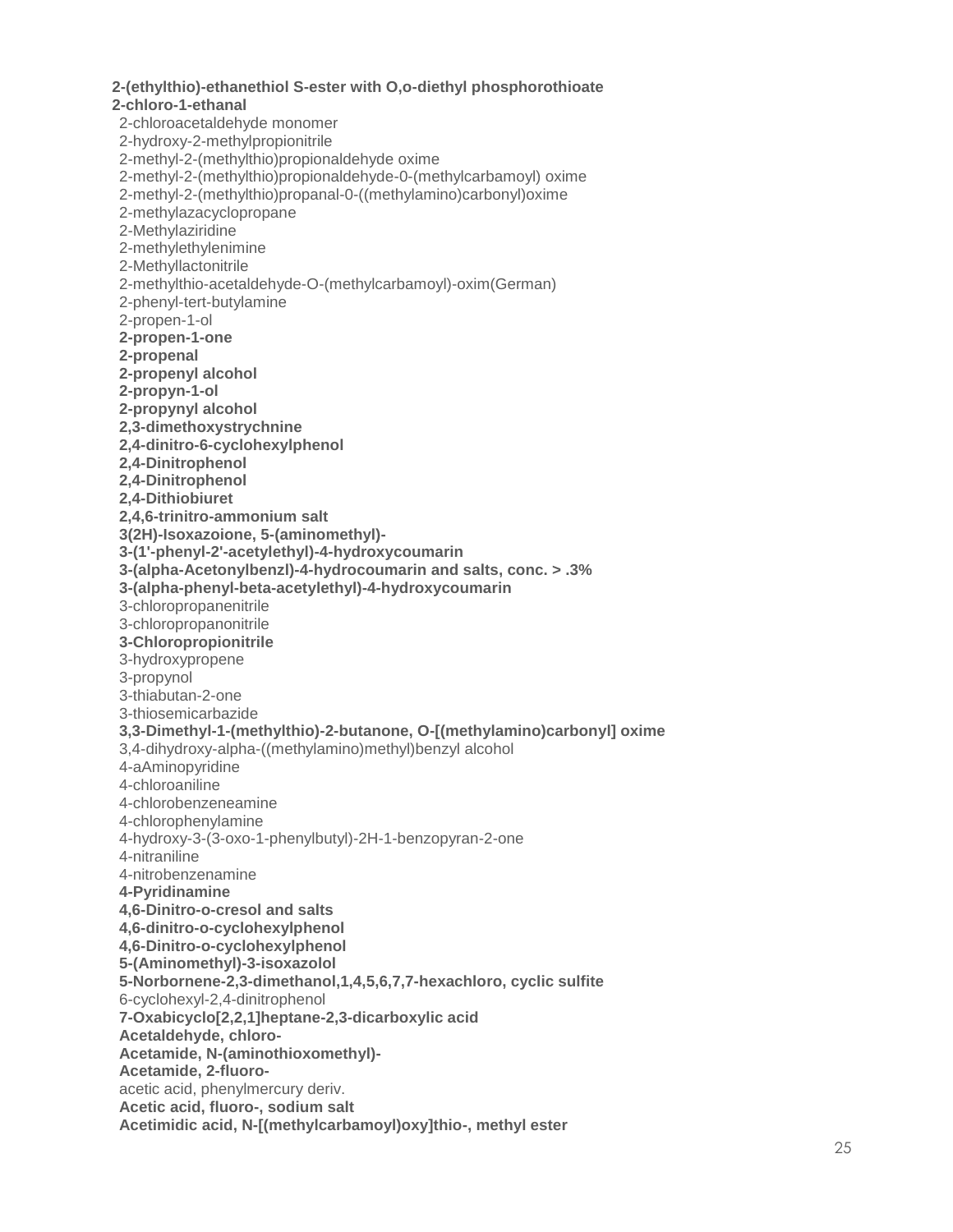acetone cyanohydrin (DOT) acetonyl bromide acetyl methyl bromide acquinite acraaldehyde **Acrolein acrylaldehyde acrylic aldehyde adenodis** adnephrine adrenal adrenalin -medihaler adrenamine adrenan adrenapax adrenasol adrenatrate adrenohorma adrenutol adrine AIP al -phos aldecarb **Aldicarb** aldrex aldrex 30 **Aldrin aldrite aldrosol allyl aldehyde** allyl al **Allyl alcohol allylic alcohol alpha, alpha -dimethylphenethylamine** alpha, alpha -dimethylbenzeethanamine alpha, alpha -dimethyl -beta -phenylethanamine alpha -chlorotoluene alpha -hydroxyisobutyronitrile **alpha -Napthylthiorea alpha -phenylthiourea altox aluminum monophosphide Aluminum phosphide ambush** aminoethylene ammonium metavanadate (DOT) Ammonium picrate (R) **Ammonium vanadate** anginine aqualine arsenate arsenic acid anhydride arsenic trioxide arsenic pentoxide arsenic sesquioxide arsenic oxide arsenic acid arsenic trihydride arsenic hydride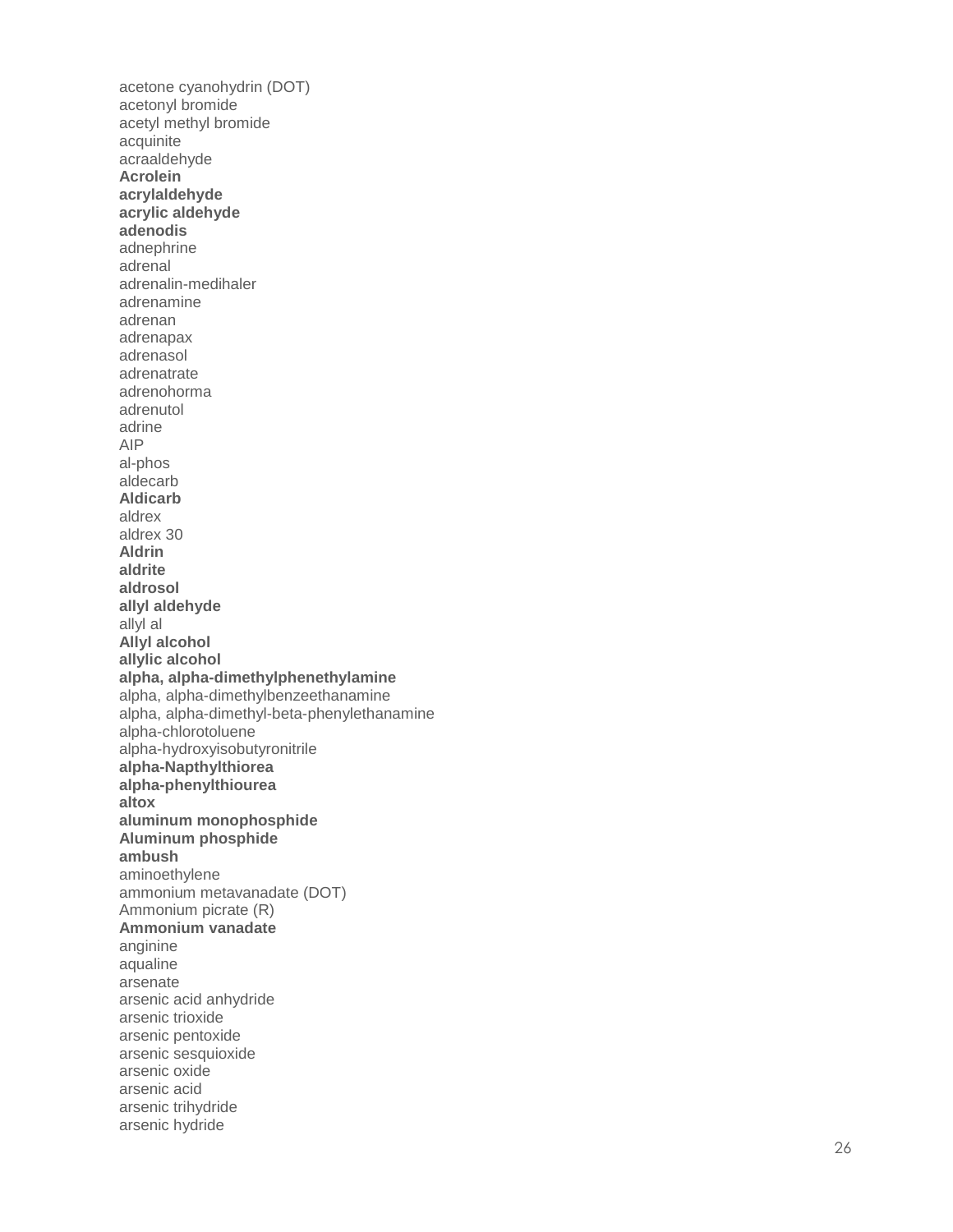**Arsenic (V) oxide Arsenic acid Arsenic (lll) oxide** arseniuretted hydrogen arsenous acid anhydride arsenous oxide arsenous oxide anhydride arsenous hydride arsenous anhydride **Arsine, diethyl asmatane mist asthma meter mist astmahalin** athrombine - K azacyclopropane azide azirane **Aziridine azium azofix red GG salt azoic diazo component 37 b-chloropropionitrile balmadren** barium dicyanide **Barium cyanide** BCME BCME Benzenamine, 4 -nitro - **Benzenamine, 4 -chloro - Benzene, (chloromethyl) Benzenethiol** benzyl chloride **Benzyl chloride (see Benzene, chloromethyl) bernarenin** beryllium Beryllium dust beryllium - 9 biocide biorenine **Bis(chlormethyl)ether bis(chloromethyl)ether bis -cme BIS -CME** bladan blasting gelatin blue -ox bosmin brevirenin bromo methyl methyl ketone bromo - 2 -propanone **Bromoacetone bronkaid mist** brucine alkaloid **Brucine brumin** C.F.S. C.I. developer 17 C.I. 37035 **C.I. 77938**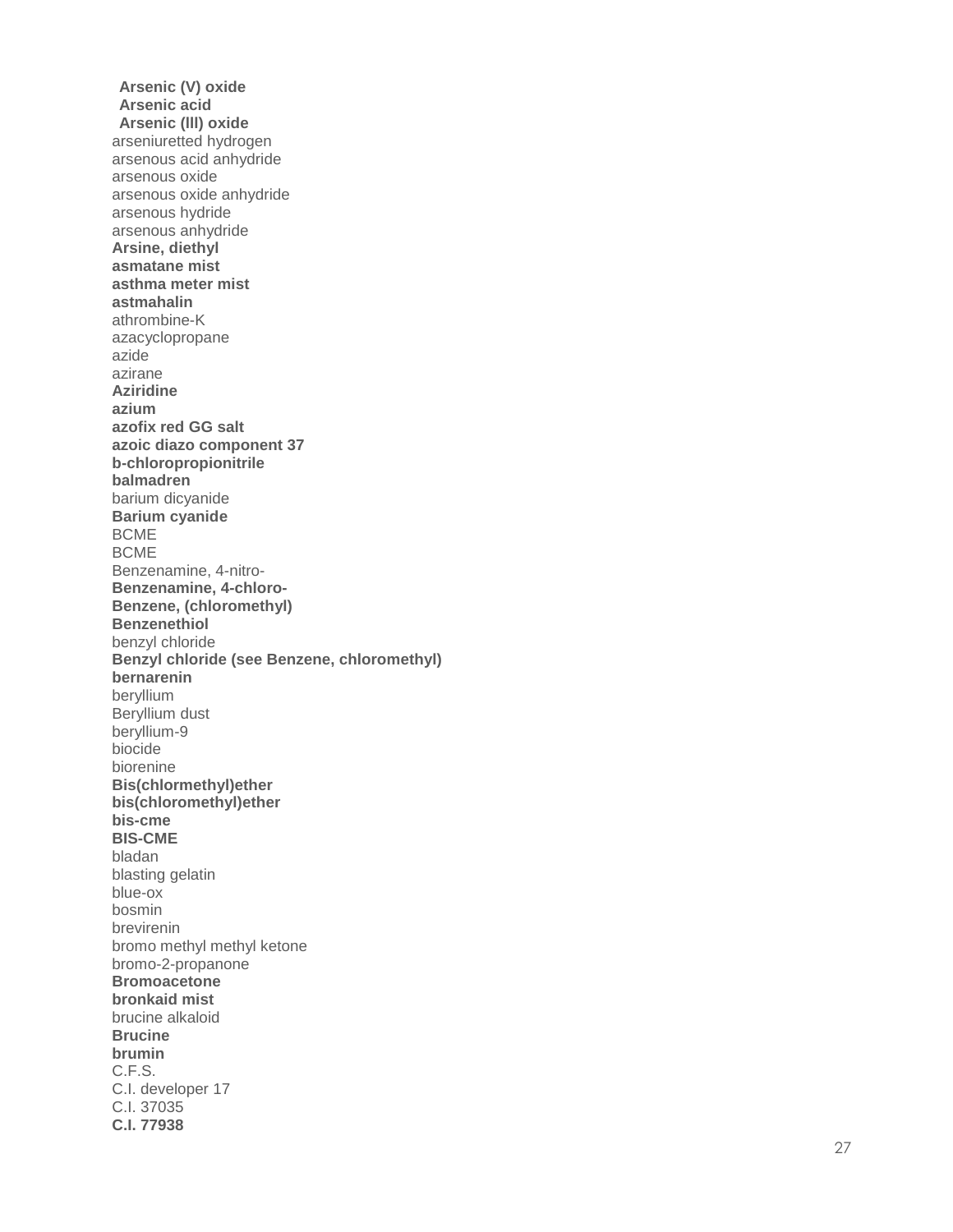**Calcium cyanide** calcyanide Camphene, octachloro-Carbamimidoselenoic acid carbanolate carbon oxychloride carbon disulfide carbon nitride carbon nitride ion carbon sulfide Carbon bisulfide carbonic dichloride carbonyl chloride **Carbonyl chloride** celphide celphos celphos chelafrin chinorta chlorcyan Chlorine cyanide chloro(chloromethoxy)methane chloro(chloromethoxy)methane chlorocyan chloroformyl chloride chlorophenylmethane compound 118 compound 42 compuond no. 1080 **Copper cyanides** corax corisol coumadin coumafene crolean crude arsenic **CSF-giftweizen** cupricin cuprous cyanide cyanide anion cyanide of potassium cyanide of sodium Cyanides (soluble cyanide salts) cyanobrik cyanoethane cyanogas cyanogen gas cyanogen chloride Cyanogen cyanogran cymag d-con delicia delicia desiccant L-10 dethmore detia gas ex-B detia gas ex-B developer P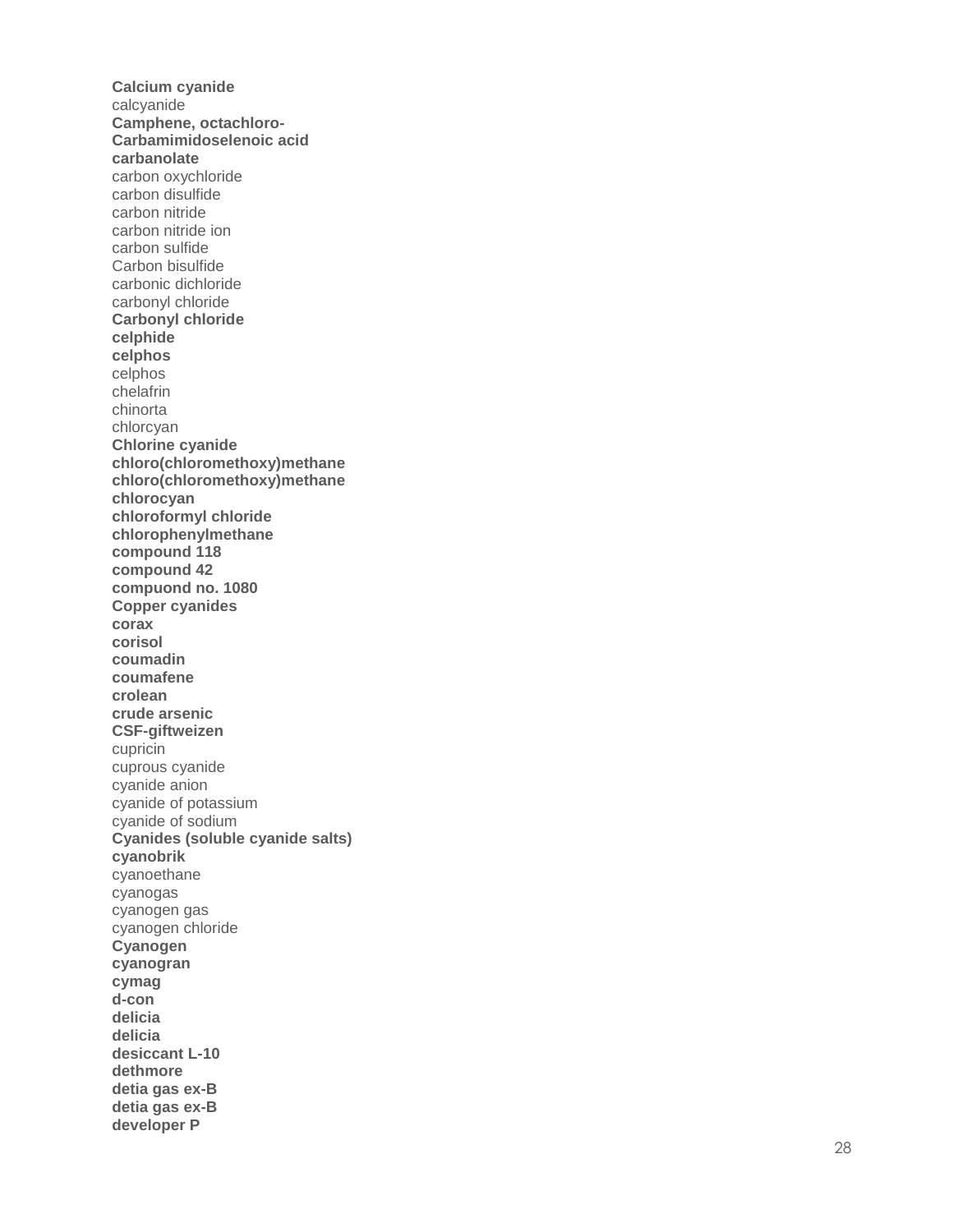DFP diarsenic pentoxide diarsenic trioxide diazo fast red GG dichlordimethyl ether (DOT) dichlordimethylaether(German) dichlorodimethyl ether (DOT) dichloromethyl ether dichloromethyl ether **Dichlorophenylarsine dicyanogen Dieldrin diethyl paraoxon Diethyl - p -nitrophenyl phosphate** diethyl - S -(2 -ethioethyl)thiophosphate **Diethylarsine** diflupyl diflurophate dihydro -1H -aziridine dihydroazirene diisopropoxyphosphoryl fluoride diisopropyl fluorophophonate diisopropyl fluorophosphate diisopropyl phosphorofluoridate diisopropyl phosphofluoridate **Diisopropyl fluorophosphate diisopropylfluorophosphoric acid ester dimethanonaphthalene dimethanonaphthalene Dimethoate dimethoxy strychnine (DOT) dimethyl -1,1' -dichloroether dimethyl -1,1' -dichloroether dimethylenimine Dimethylnitrosamine dimethylnitrosoamine dinex dinitro - o -cyclohexylphenol dinitrocyclohexylphenol dinitrocyclohexylphenol Dinoseb diphosgene Diphosphoramide, octamethyl Disufoton** dithallium trioxide dithallium sulfate dithallium(1+)sulfate dithiocarbonic anhydride Dithiopyrophosphoric acid, tetraethyl ester DMN DMNA DN dust No.12 DN dry mix No.1 DNOCHP dowspray 17 drenamist drinox dry mix No.1 **duromine**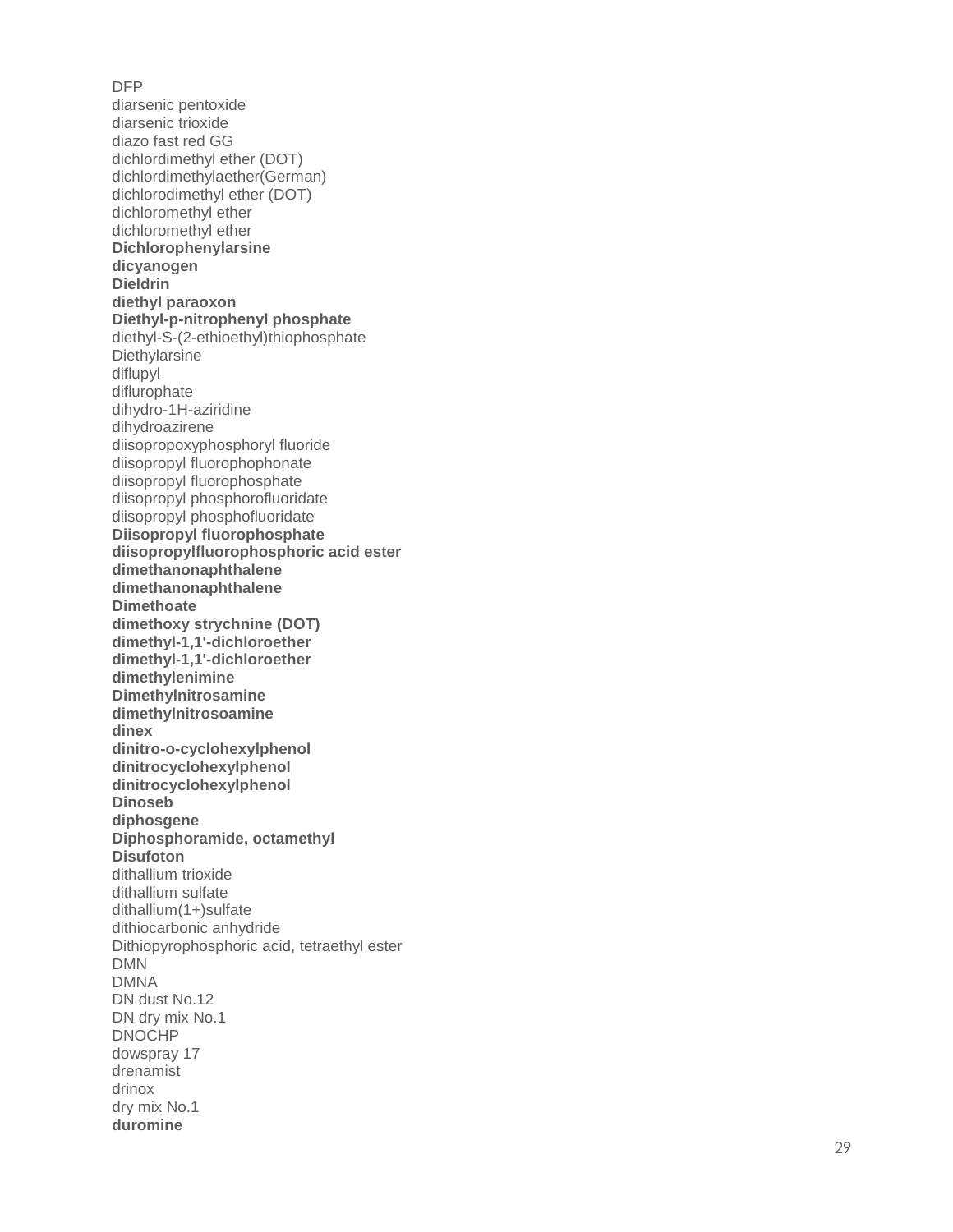dyflos dylephrin dyspne-inhal E 600 eastern states duocide eccothal EL. Endosulfan **Endothall** Endrin **ENT 27,093 ENT 15,949 ENT 50,324 ENT 16,087 ENT 157** ENT 24,042 epifrin epinephran epitrate esphygmogenina ester 25 ethanedinitrile Ethenamine, N-methyl-N-nitroso ether cyanatus ethyl p-nitrophenyl ehtylphosphate ethyl paraoxon ethyl tetraphosphate **Ethyl cyanide** ethylene aldehyde ethylene imine, inhibited (DOT) ethylenimine ethylimine ethynylcarbinol ethynylmethanol eticol exadrin explosive D Famphur fast red 2G salt fast red base GG floropryl fluophosphoric acid, diisopropyl ester **Fluorine** fluoroacetamide Fluoroacetamide fluoroacetic acid amide Fluoroacetic acid, sodium salt fluorodiisopropyl phosphate fluoroethanoic acid fluorokil 100 fluoropryl fluostigmine fosfakol fulminate of mercury Fulminic acid, mercury (II) salt (R,T) fumitoxin fussol glonoin glucinum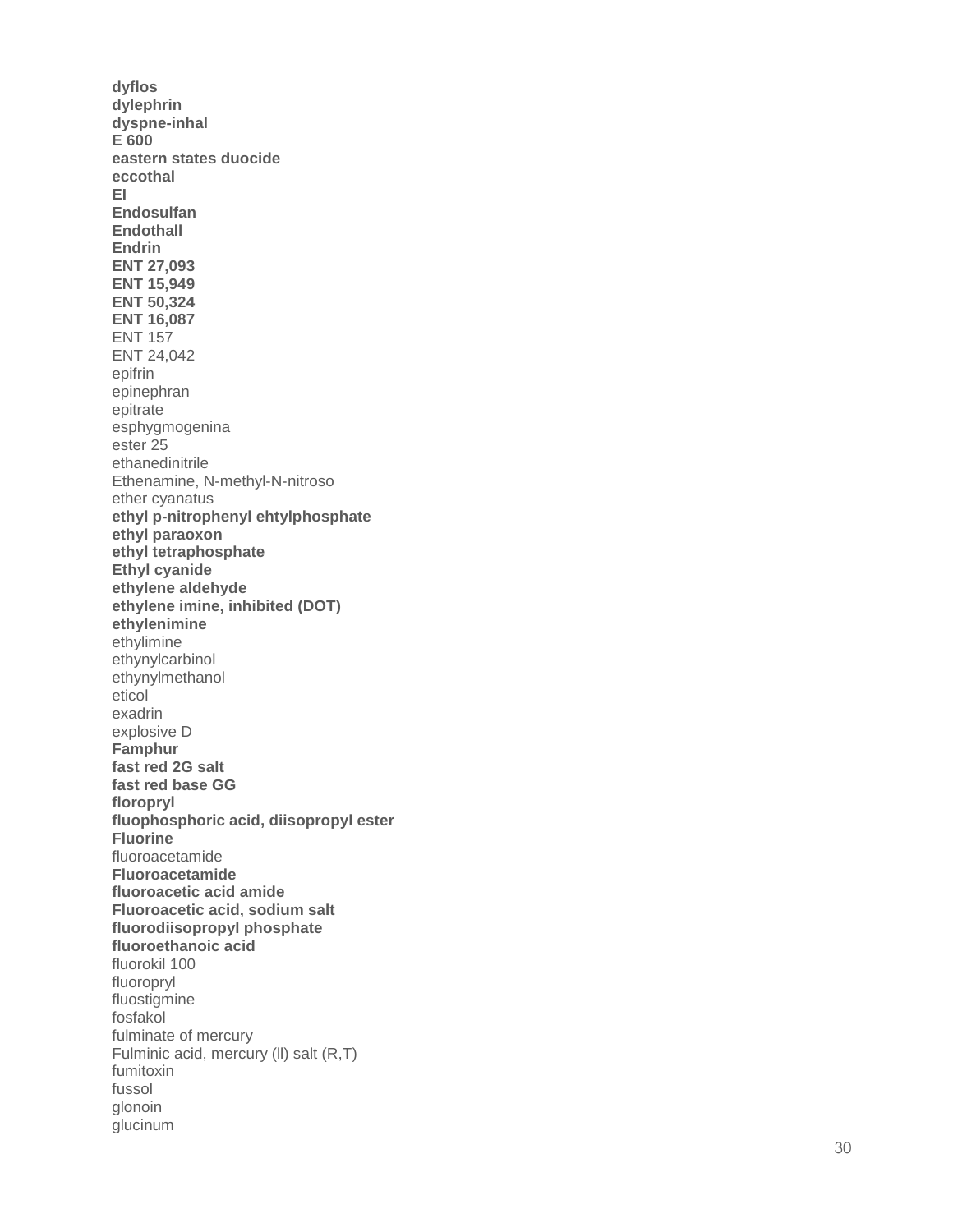glycerol, nitric acid triester glycerol trinitrate glyceryl trinitrate glyceryl nitrate glycirenan granutox **GTN** haemostasin **HC 2072** hektalin hemisine hemostasin **Heptachlor HET HETP** hexachlorohexahydro-endo-exo-dimethanonaphthalene Hexachlorohexahydro-exo, exo-dimethanonaphthalene **Hexaethyl tetraphosphate HHDN HTP** Hydrazine, methyl Hydrazinecarbothioamide hydrazomethane hydrocyanic ether hydrocyanic acid, potassium salt hydrocyanic acid, sodium salt Hydrocyanic acid hydrogen arsenide hydrogen cyanide Hydrogen phosphide hypernephrin hyporenin intranefrin iso-cyanatomethane Isocyanic acid, methyl ester isocyanide isodemeton isofluorophate isopropyl phosphoro fluoridate isopropyl fluophosphate kazoe kidoline kilrat klavi kordal kumader lannate levorenin lipopill liqua-tox Ionamin **Ivophrin** M7-giftkoerner magnacide H medihaler-epi megatox mercuriphenyl acetate mercury fulminate Mercury, (acetate-O)phenylmesomile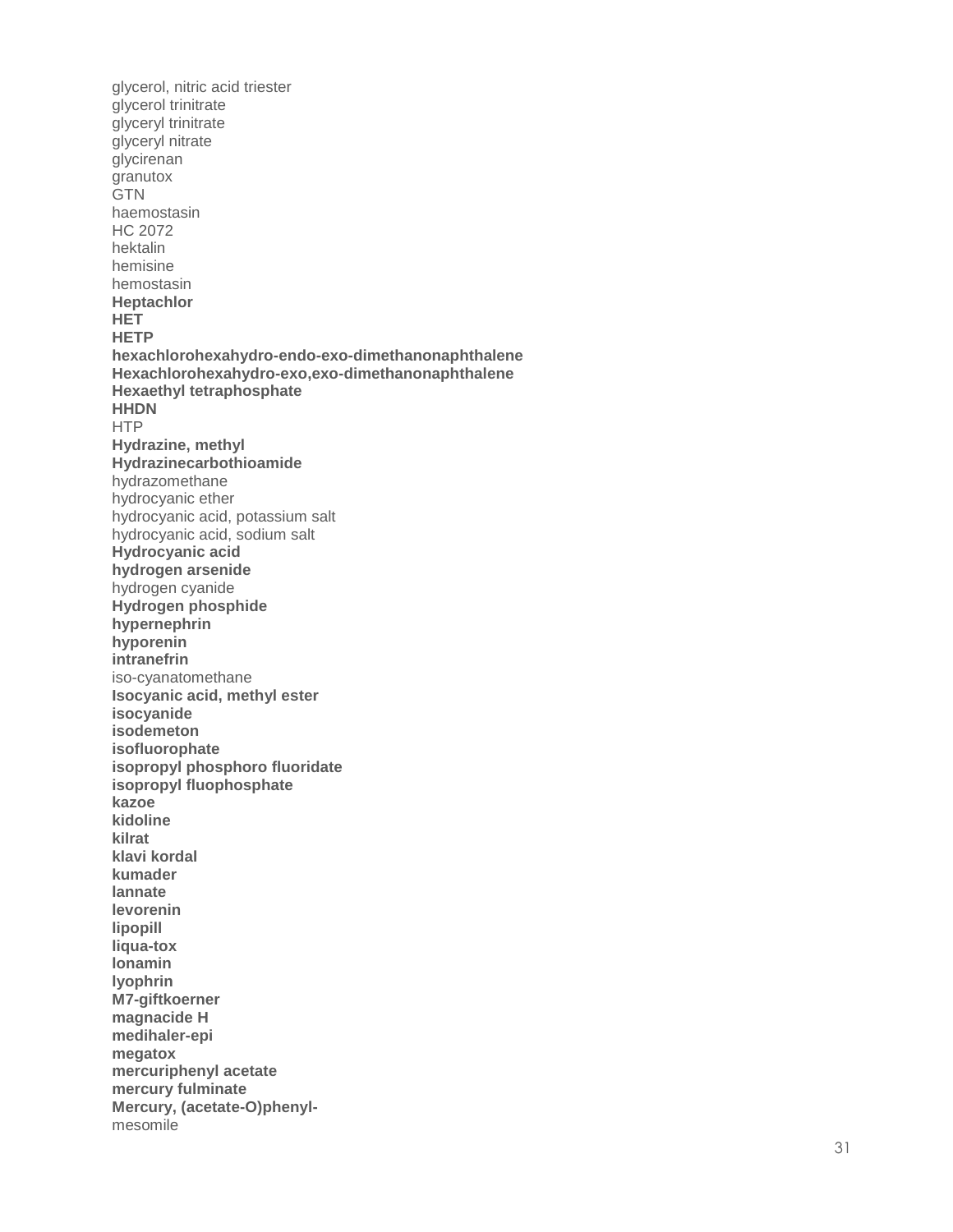metanephrin Methane, oxybis(chloro) Methane, tetranitro- (R) Methanethiol, trichloromethomyl methyl NJ(methylamino)carbonyl)oxy) ethanimido] methyl O-(methylcarbamoyl) methyl isocyanate methyl-N-[metylcarbamoyl)oxy] thioacetimidate methylethylenimine methylhydrazine methyllarterenol methylvinylnitrosoamine MG 18570 MG 18370 mintacol miotisal A miotisal mirapront **MMH** monobromoacetone monochloroacetaldehyde monofluoroacetamide monomethyl hydrazine mous-con mucidrina **MVNA** myocon myosthenine mytrate N-aminothiorea N-methyl-N-nitroso-ethenylamine N-methyl-N-nitrosomethanamine N-methyl-N-nitrosovinylamine N-nitrosodimethylamine N-nitrosomethylvinylamine N-Phenylthiourea N-[[(methylamino)carbonyl]oxy]ethanimidothioc acid, methyl ester naphtoelan red GG base navron **NCI-00044 NCI-C02017 NCI-C02039 NCI-C04591 NCI-C06360 NCI-C06462 NCI-C08640 NCI-C54988 NCI-C55947 NCI-C60219 NCI-C60786 NCI-CC55947 NDMA** neoglaucit nephridine **NG** nickel tetracarbonyl **Nickel cyanide Nickel carbonyl**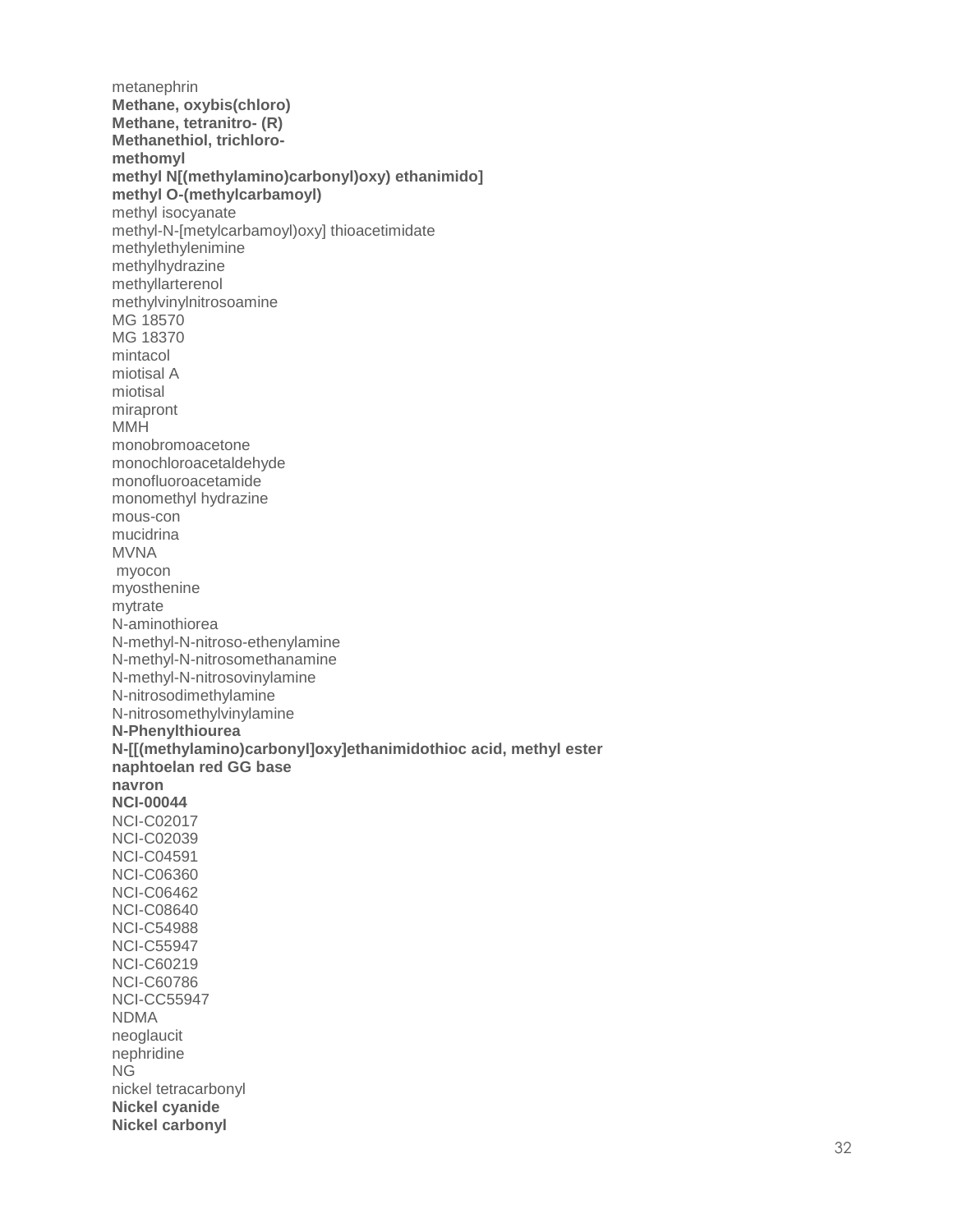**Nicotine and salts nieraline niglycon niong nitrazol CF extra Nitric oxide nitriloacetonitrile nitrine -TDC** nitrito nitro -span nitrogen peroxide, liquid (DOT) nitrogen monoxide **Nitrogen (ll) oxide Nitrogen (1V) oxide Nitrogen dioxide Nitroglycerin (R) nitroglycerol nitroglyn nitrol nitrolingual nitrolowe nitronet Nitrong nitrosodimethylamine nitrostat NK -843 NMVA** N,N -Dimethylnitrosamine NSC 8819 NSC 3072 NTG nudrin obeline picrate octalene seedrin **Octamethylpyrophosphoramide OMS -771 O,O' -diisopropyl phosphoryl fluoride O,o -diethyl S[2 -(ethylthio)ethyl]phosphorothiolate O,O -diethyl O - p -nitrophenyl phosphate O,O -diethyl phosphoric acid O - p -nitropheyl ester O,O -Diethyl S[2 -(ethylthio)ethyl] phosphoro -dithioate O,O -Diethyl O -pyrazinyl phosphorothioate O,O -diethyl -ethylthiomethyl -phosphorodithioate O,O -diethyl - S -(2 -eththioehtyl)phosphorothioate O,O -diethyl - S -ethyl - 2 -ethylmercaptophosphorothiolate** O,O-diethyl-S-ethylmercaptomethyl dithiophosphonate O,O -diethyl - S -ethylthiomethyl thiothionophosphate O,O -diethyl - S -ethylthiomethyl dithiophosphonate O,O -diisopropyl fluorophosphate **O,O -Dimethyl O - p -nitrophenyl phosphorothioate orthoarsenic acid orvinylcarbinol osium tetroxide Osium oxide osium(Vlll)oxide** osmic acid oxalic acid dinitrile oxalonitrile oxalyl cyanide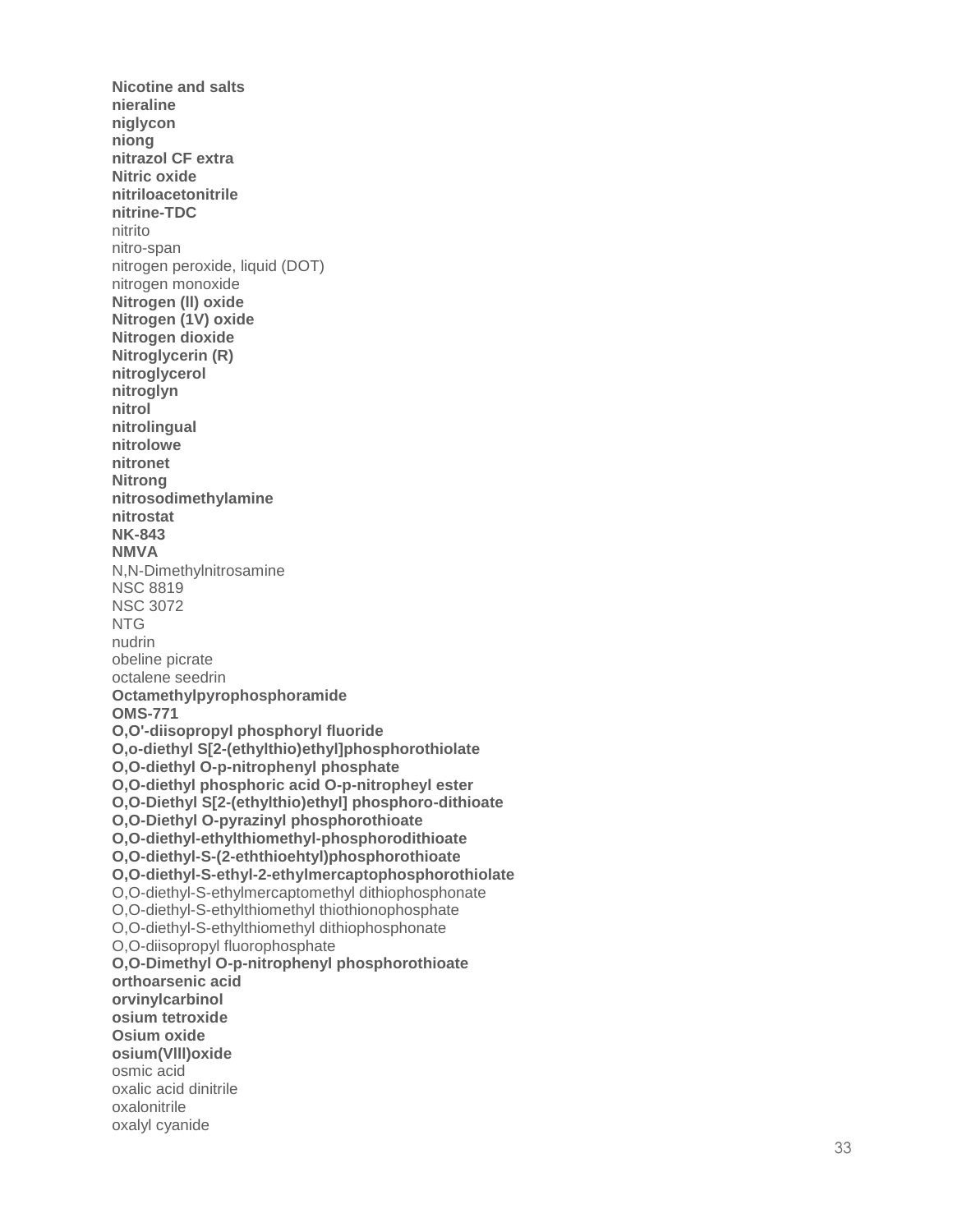oxybis (chloromethane) oxvparathion p-aminonitrobenzene p-chloraniline p-Chloroaniline p-nitraniline p-nitroaniline p-nitrophenyl diethylphosphate p-nitrophenylamine paranephrin paranitroaniline solid (DOT) paraoxon paraoxone **Parathion** paroxon perglottal pestox 101  $PF-3$ phenol Phenol, 2,4-dinitro-6-methyl-Phenol, 2-cyclohexyl-4,6-dinitro-Phenol, 2,4,6-trinitro-, ammonium salt (R) Phenol, 2,4-dinitro-6-(1-methylpropyl)phenomercuric acetate phentermine phenyl mercaptan phenyl dichloroarsine (DOT) phenylarsinedichloride phenylarsonous dichloride phenylcarbamide phenylmercuric acetate phenylmercury acetate Phorate phorate-10G phosgene phosphacol phosphine phosphoric acid, diethyl 4-nitrophenyl ester Phosphorodithioic acid, O,O-dimethyl S-[2-(methylamino)-2-oxoethyl]ester phosphorofluoridic acid, diisopropyl ester Phosphorofluoroic acid, bis(1-methylethyl)-ester Phosphorothioic acid, O,O-dimethyl O-[p-((dimethylamino)-sulfonyl)phenyl)ester Phosphorothioic acid, O,O-diethyl O-pyrazinyl ester Phosphorothioic acid, O,O-diethyl O-(p-nitrophenyl) ester phosphorous trihydride phostoxin phosvin picratol picric acid ammonium salt Plumbane, tetraethyl-**PNA** po-systox **Potassium cyanide** Potassium silver cyanide primatene mist prop-2-en-1-al propanenitrile Propanenitrile, 2-hydroxy-2-methyl **Propargyl alcohol**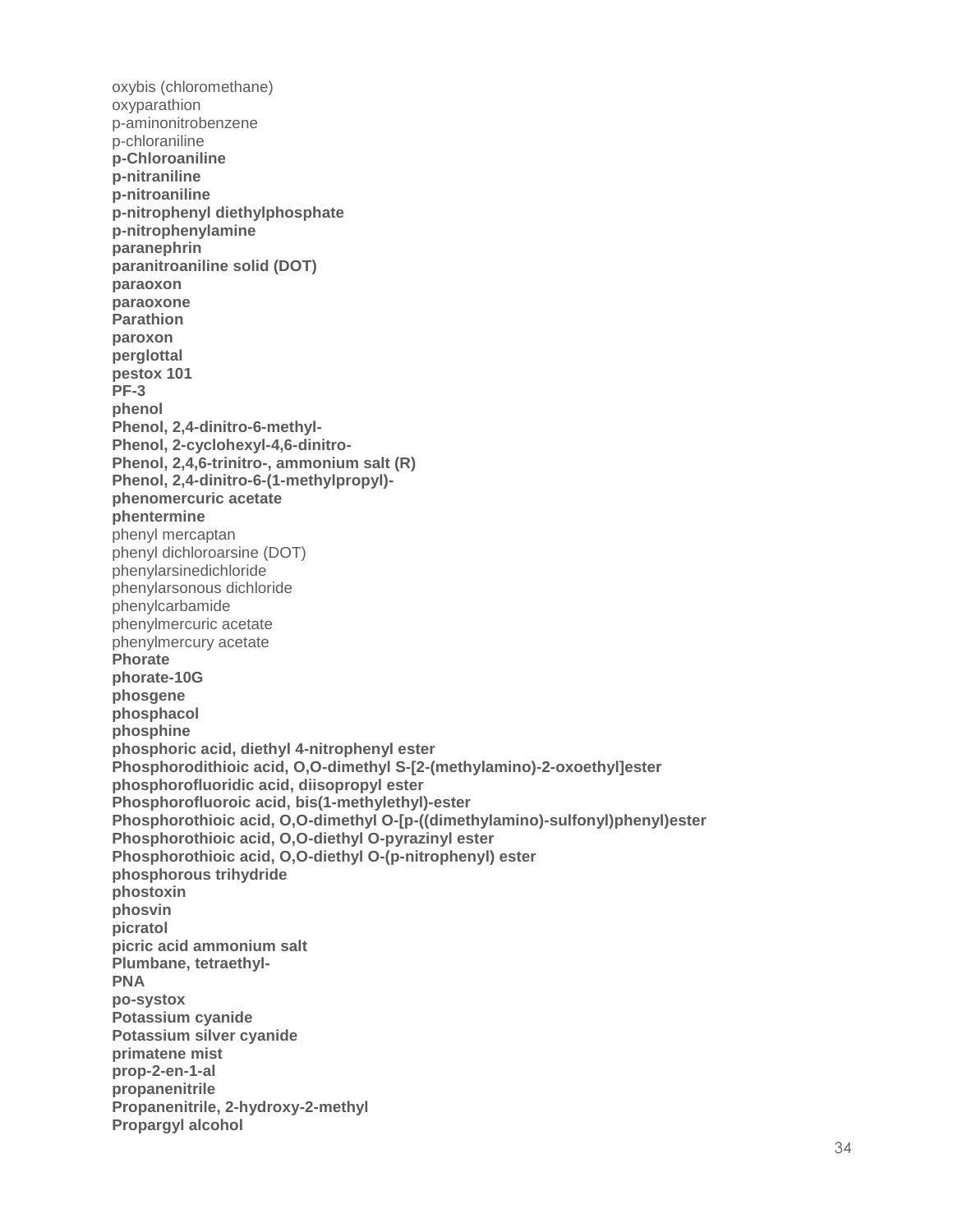propen-1-ol-3 propenol propenyl alcohol propionic nitrile propiononitrile propylene aldehyde propylene imine, inhibited (DOT) prothromadin prussic acid prussite **PTC PTU** Pyridine, (S)-3-(1-methyl-2-pyrrolidinyl)-, and salts Pyrophosphoric acid, tetraethyl ester rampart ratbane 1080 rattengiftkonserve red 2G base renagladin renaleptine renalina renoform renostyptin rodex rumetan S-methyl-N-[(methylcarbamoyl)oxy] thioacetimidate scurenaline Selenourea shell undrautted A shinnippon fast red GG base Silver cyanide sindrenina **SK-106N** slimicide **SN 46** sodium fluoacetic acid sodium fluoacetate sodium flouroacetate sodium monofluoroacetate Sodium azide Sodium cyanide soladren solfarin soluglacit soup sphygmogenin strontium sulphide strontium monosulfide **Strontium sulfide** strychnine Strychnine, 2,3-dimethoxy-Strychnine-10-one, and salts strychnos stryptirenal sulfuric acid, dithallium(1+)salt(8CI, 9CI) Sulfuric acid, thallium(I) salt sulphocarbonic anhydride supracapsulin supradin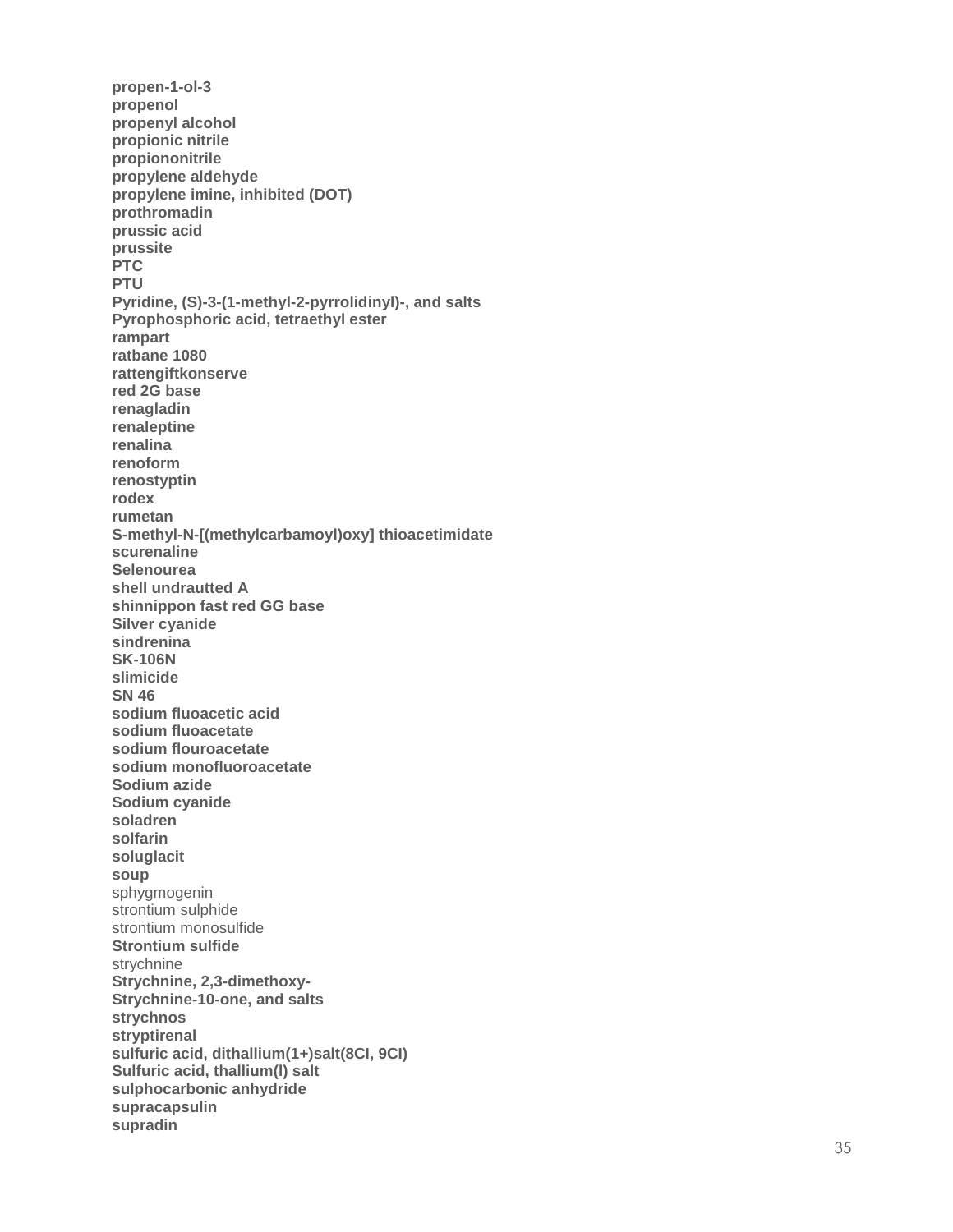supranephrane supranephrine supranol suprarenin suprel surenin susphrine sympathin I  $T-1703$ takamina **TEL** temic temik G10 tetraethyl lead Tetraethyldithiopyrophosphate **Tetranitromethane (R)** Tetraphosphoric acid, hexaethyl ester **Thallic oxide** thallium  $(3+)$  oxide thallium sesquioxide thallium oxide thallium peroxide thallium $(1)$ sulfate  $(2:1)$ Thallium(I) selenite thallium(III) oxide thimet thioacetohydroxamate thioate thiocarbamylhydrazine **Thiofanox** thiol systox thioldemeton Thiomidodicarbonic diamide thiophenol thiosemicarbazide Thiourea, (2-chlorophenyl)-Thiourea, phenyl-Thiourea, 1-naphthalenyltimet **TL 869 TL 337 TL 69 TL466 TNG TNM TNM** tokamina tolyl chloride tonogen **Toxaphene** Trichloromethanethiol trinitrin